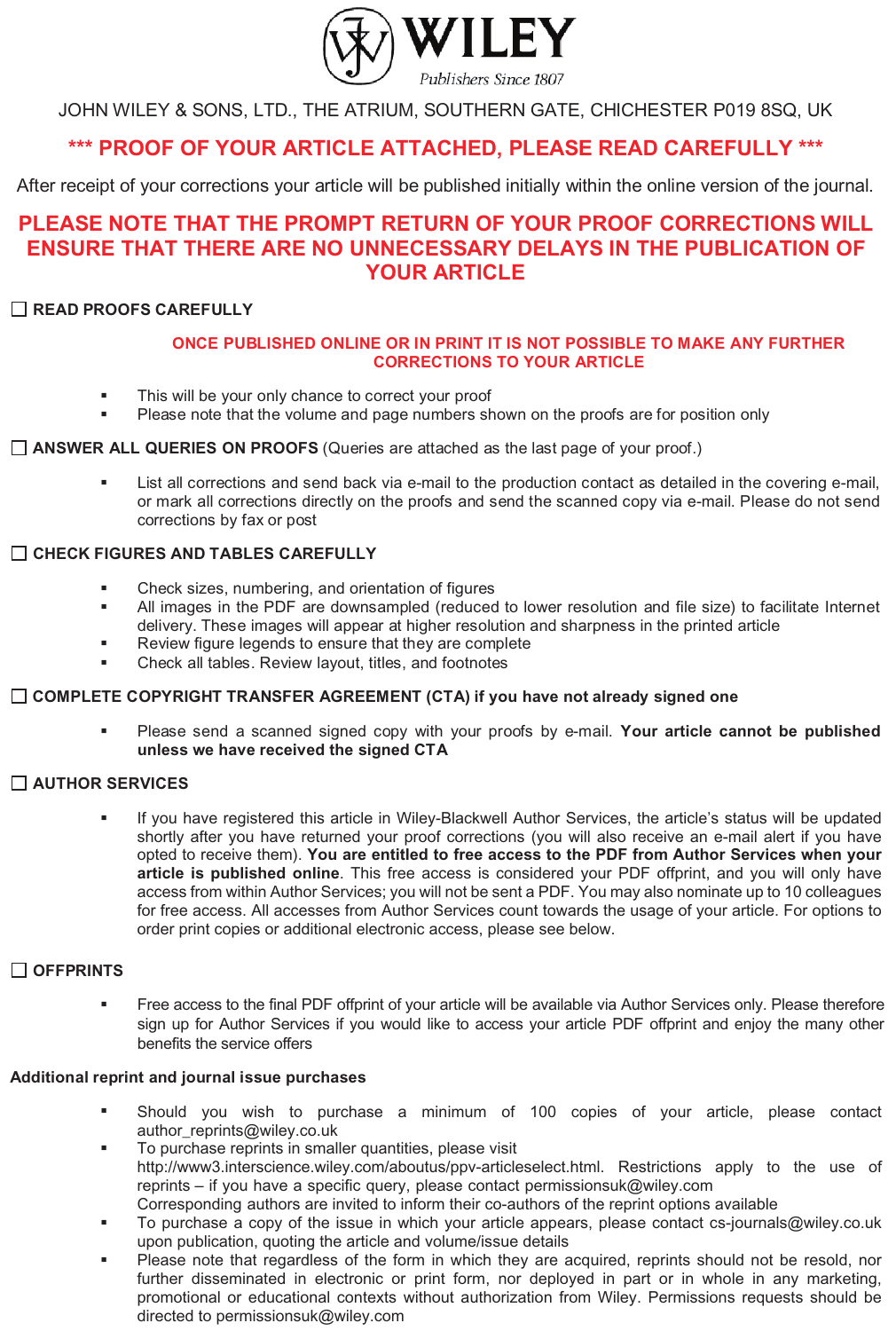## Ethical Issues in Irregular Migration Research in Europe

Franck Düvell<sup>1,\*</sup>, Anna Triandafyllidou<sup>2,3</sup> and Bastian Vollmer<sup>1</sup> *1 Centre on Migration, Policy and Society, University of Oxford, Oxford, UK 2 Democritus University of Thrace,* jj*, Greece*

*3 ELIAMEP, Athens, Greece*

#### ABSTRACT

14 15 16 17 18 19 20 21 22 23 24 25 26 27 28 29 30 31 32 33 34 35 36 37 38 39 40 41 42 43 44 45 46 47 **This paper is concerned with the ethical issues arising for researchers engaged in the study of irregular migration. Based on the authors' research experiences, the paper goes beyond analysis of ethical dilemmas and aims to provide some guidance to researchers in this field. Irregular migration is by definition an elusive phenomenon as it takes place in violation of the law and at the margins of society. The very nature of this phenomenon raises important issues, including the sensitivity and vulnerability of the research subjects and a whole series of other ethical issues to be addressed both when conducting fieldwork with irregular migrants and also at the later stage of data analysis, processing and dissemination. The paper first considers various methods in researching irregular migration and defines research ethics. It then discusses the differences between sensitivity and vulnerability and their particular implications for irregular migration research. Next, the paper looks at the ethical challenges arising from fieldwork and discusses the sensitive issues involved in the relationship between researcher, irregular migrant and society. Finally, it discusses the question of disseminating findings (both qualitative and quantitative) to wider audiences. In conclusion, we highlight the key points that we consider to be important when studying irregular migrant populations. Copyright © 2009 John Wiley & Sons, Ltd.**

48

49

*Received 5 October 2008; revised 15 June 2009; accepted 10 July 2009*

**Keywords:** research ethics; irregular migration; sensitivity; vulnerability

## INTRODUCTION

Irregular migration attracts considerable political attention and ranks high on national and international policy agendas. Initially, irregular migration in Europe was considered somewhat obscure, but this has changed rapidly now that a growing number of (sometimes policy-driven) studies have been conducted, and numerous papers, articles and books have been published that address irregular migration (e.g. Düvell, 2006). Nevertheless, to the best of our knowledge there are as yet no specialised codes of practice or research ethics for those who research irregular migration. This paper considers the ethical issues arising in qualitative and quantitative research and in the processes of disseminating research findings. It draws on the CLANDESTINO research project, funded by the Sixth Framework Programme of the European Commission, $<sup>1</sup>$  and also on various</sup> qualitative and quantitative research projects conducted by the authors between 1998 and 2009 in the UK, Italy, Greece, Ukraine, Turkey and Germany (see for instance: Triandafyllidou, 2001, 2006; Jordan and Düvell, 2002; Düvell, 2006). In 4the course of these projects several hundred interviews and surveys were conducted with irregular migrants as well as with other stakeholders (nongovernmental organisations (NGOs), public services, enforcement agencies, etc.). The subsequent dissemination of findings amongst academic audiences and other user groups will also be analysed alongside the primary research on which this paper is based.

<sup>50</sup> 51 52 \*Correspondence to: Franck Düvell, COMPAS, 58 Banbury Road, Oxford OX2 6QS, UK. E-mail: franck.duvell@compas. ox.ac.uk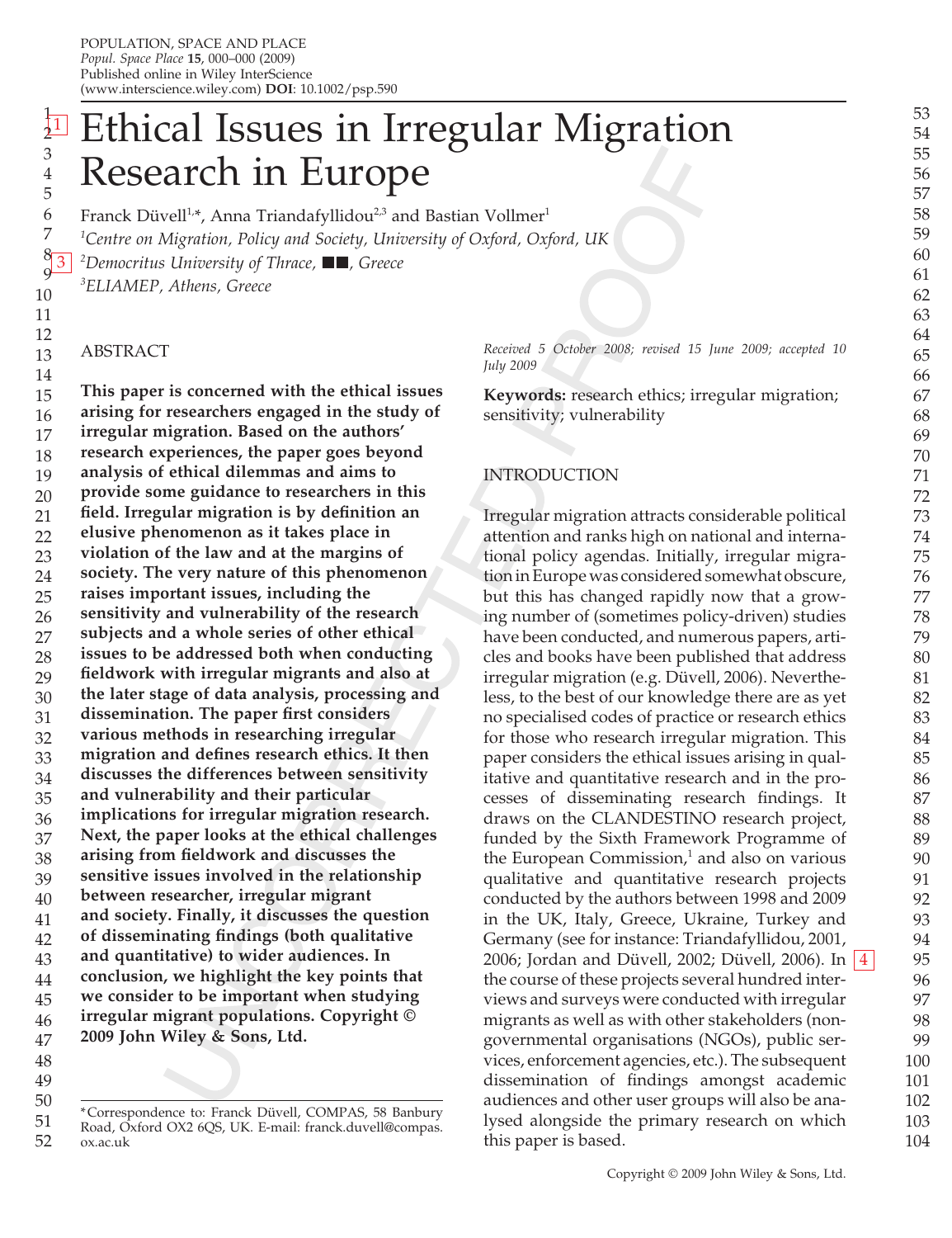1 2 3 4 5 6 7 8 9 10 11 12 13 14 15 16 17 The paper separately addresses the two main areas of ethical concern in research on irregular migration: firstly, the ethical issues arising during empirical research; and secondly, the use, misuse and dissemination of qualitative and quantitative data. Our focus is on the ethical issues arising when conducting and disseminating research that has irregular migrants as its research subjects. Other social and political actors (including government authorities, employers, migrant organisations, support groups and human smugglers) are considered here only peripherally. Moreover, this paper goes beyond scholarly inquiry and aims to be a tool that can guide future researchers when making their own ethical decisions.

#### 18 19 IRREGULAR MIGRATION, RESEARCH METHODS AND ETHICS 5

21 22 23 24 25 26 27 28 29 30 31 32 33 34 35 36 37 38 39 40 41 42 Various approaches have been used to research irregular migration, including face-to-face indepth interviews (e.g. Jordan and Düvell, 2002; Alt, 2003; Mainwaring, 2010); anonymous questionnaires (e.g. Chiuri *et al.*, 2004); analysis of secondary data including quantitative enforcement agencies' records (e.g. Jandl, 2007) or police or court interrogation records (Pastore *et al.*, 2006; Neske, 2007); and qualitative interviews with experts or others possessing knowledge (e.g. Bilger *et al.*, 2006). In general, qualitative interviews and participant observation usually produce highly personal and confidential data, and quantitative research data on travelling, living and working patterns (including nodal points of irregular immigration). Police data and interrogation records contain personalised data, and expert interviews may produce detailed quantitative or qualitative data or they may simply reveal migrants' general perceptions and beliefs. Each of these approaches presents its own ethical challenges.

43 44 45 46 47 48 49 50 51 52 Research has been defined as 'any form of disciplined inquiry that aims to contribute to a body of knowledge or theory', and research ethics as the 'moral principles guiding research, from its inception through to completion and publication of results and . . . the curation of data' (ESRC,  $6 \mid 2005$ : 20). Research ethics is a process of making decisions that are informed from a specific ethical position (Dench *et al.*, 2004). When referring to the investigation of irregular migrants, it has

been argued that 'the prosecutor shares a central cognitive aim with the researchers' (Pastore *et al.*, 2006: 99). We reject this view and argue that scientific research is fundamentally different from police investigations, both in terms of the different kinds of information sought and the ethics that guide the work of researchers.

One fundamental ethical question is whether irregular migration should in fact be researched at all (Düvell, 1998). Some academics believe that quantitative research on this topic is 'too problematic and potentially unethical', leading only to 'number crunching' and 'number games' (Van Dijk, 1996; Weber, 1998). Black (2003: 45) argues <mark>| 7</mark> that research questions such as asking how 'migrants/asylum seekers move when controls are tight' are problematic because results can 'serve state interests in clamping down'. In contrast, Sieber and Stanley (1988: 55) suggest that not researching social phenomena and 'shying away from controversial topics, simply because they are controversial, is an avoidance of responsibility'. Similarly, Humphreys (1970: 173) believes that 'ignoring the problems of discriminated groups by not researching them adds more to the discrimination than not to investigating' their problems and, furthermore, research that aims to help overcome 'superstition and atrocities that characterise previous responses to a certain group, behaviour or phenomenon should be conducted'. Participants of various workshops and conferences that the authors have attended under the auspices of the CLANDESTINO research project and other projects have suggested that quantitative research does serve a purpose because society should be aware of the size of its population as this has implications both for the urgency of the problem of irregular migration and for the solutions that need discussing.

103 104 In our various projects, the main ethical question to arise is whether the potential social benefits from research outweigh the potential social harms. To further this question, we tried to identify potential unintended negative consequences and the risks and benefits for all stakeholders, as well as anticipating the potential use of the research, and how to take appropriate precautions against possible misuse of the findings. Thus the aim of our research has not been just to produce a 'body of knowledge' but to address the misperceptions and misconceptions surrounding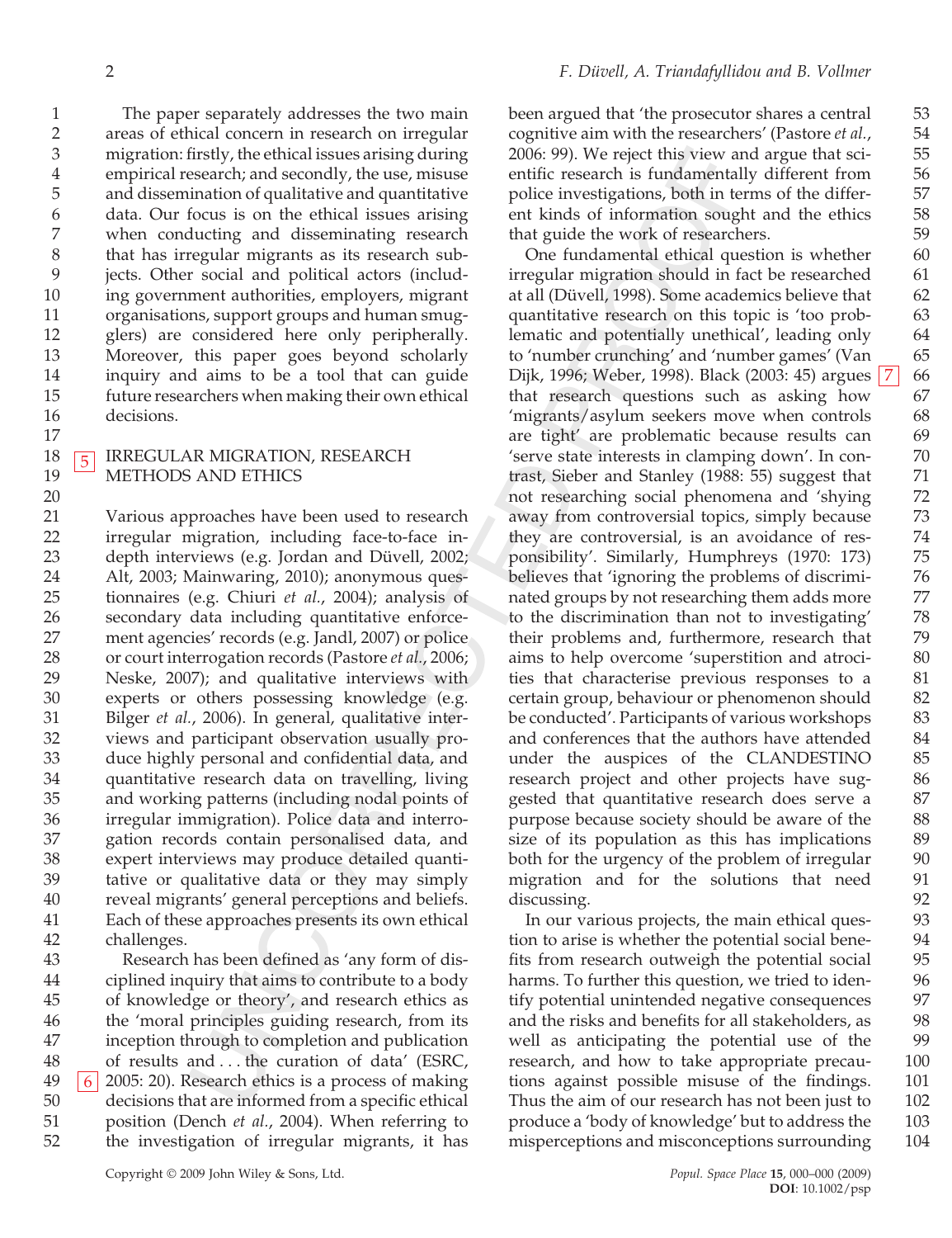1 2 3 4 5 6 7 8 9 10 irregular migration, and to minimise the risks and maximise the benefits, firstly for the researched group and, secondly, for other stakeholders (see Dench *et al.*, 2004: 17–18). We concluded that our professional responsibilities lie in researching irregular migration and informing society about the phenomenon in a manner that does not contribute to discrimination against these groups but, instead, improves understanding.

11 12 13 14 15 16 17 18 19 20 21 22 23 24 Research on irregular migration is rarely explained or justified. More commonly, it seems to be taken for granted and we include some of our own previous work within this criticism. Researchers rarely discuss where they should draw ethical lines, in direct contrast (for instance) to medical research where such issues are keenly debated. Exceptions to this can be found in the work of Black (2003), who examined the types of bias in the research of irregular migration that should be avoided; in PICUM (2002) on social work with irregular immigrants; and in Jacobsen and Landau (2003) and Hopkins (2008), all of whom were researching refugees.

25 26 27 28 29 30 31 32 33 34 35 36 37 38 39 The second main ethical issue to consider at the outset is the selection of appropriate methods to ensure that research is transparent, accountable and produces data of the highest quality. This implies that qualitative and quantitative data should be double-checked and verified by researchers for both validity and reliability and that researchers must respect 'professionalism' and 'quality standards' such as those outlined by the American Statistical Association (1999). The accuracy and validity of qualitative and, in particular, quantitative data, can be difficult to verify, mostly due to a lack of data sources, especially given the non-registered character of the phenomenon.

#### 41 42 43 RISKS, SENSITIVITY AND VULNERABILITY IN IRREGULAR MIGRATION RESEARCH

40

Any research on human beings carries certain *risks* for the research subjects (ESRC, 2005). These are identified as:

48 49 50 51 52 '(a) potential physical or psychological harm, discomfort or stress to human participants that a research project might generate or, (b) risk to a subject's personal social standing, privacy, personal values and beliefs, their links to family

and the wider community, and their position within occupational settings, as well as the adverse effects of revealing information that relates to illegal  $[...]$  or deviant behaviour. Research which carries no physical risk can be disruptive and damaging to research subjects either as individuals or as whole communities or categories of people.' (ESRC, 2005: 22)

Furthermore, the ESRC explains that risks of social science research are specific and could be framed as both social risks and those that might generate psychological/physical stress. Research that generally might be considered as involving more than minimal risk includes: research involving vulnerable groups (e.g. 'individuals in a dependent or unequal relationship'); sensitive <mark>8</mark> topics (e.g. 'participants' illegal or political behaviour, their experience of violence, their abuse or exploitation,. . .or their gender or ethnic status'); groups where a gatekeeper is normally required for initial access (e.g. 'ethnic or cultural groups'); 'deception or which is conducted without participants' full and informed consent'; and in particular, research involving 'access to records of personal or confidential information . . . concerning identifiable individuals' ESRC, 2005: 8–9).

There may also be risks to the researchers resulting from interacting with criminal environments and people in traumatic circumstances. For this reason, Düvell, in his ongoing research on irregular transit migration in Ukraine,<sup>2</sup> avoided discovering or publishing detailed criminal practices, which may have proved important for criminal or journalistic investigations, but were not relevant to explaining the social processes and extent of irregular migration. Similarly, Black (2003: 47) suggests that less emphasis should be placed on describing the *how* of certain aspects of illegal migration, (routes, costs, contacts, etc.) and that researchers should instead <mark>9</mark> consider *why* irregular immigrants act in the way that they do (motivations and decision-making processes, options, etc.). Ultimately, however, it is the research subjects who decide what can be researched. In the field, we have often found that irregular migrants refuse to be interviewed or even give misleading answers.

Sensitivity and vulnerability are notions that are crucial for understanding and addressing the ethical questions in social science research and, in particular, in research on irregular migration.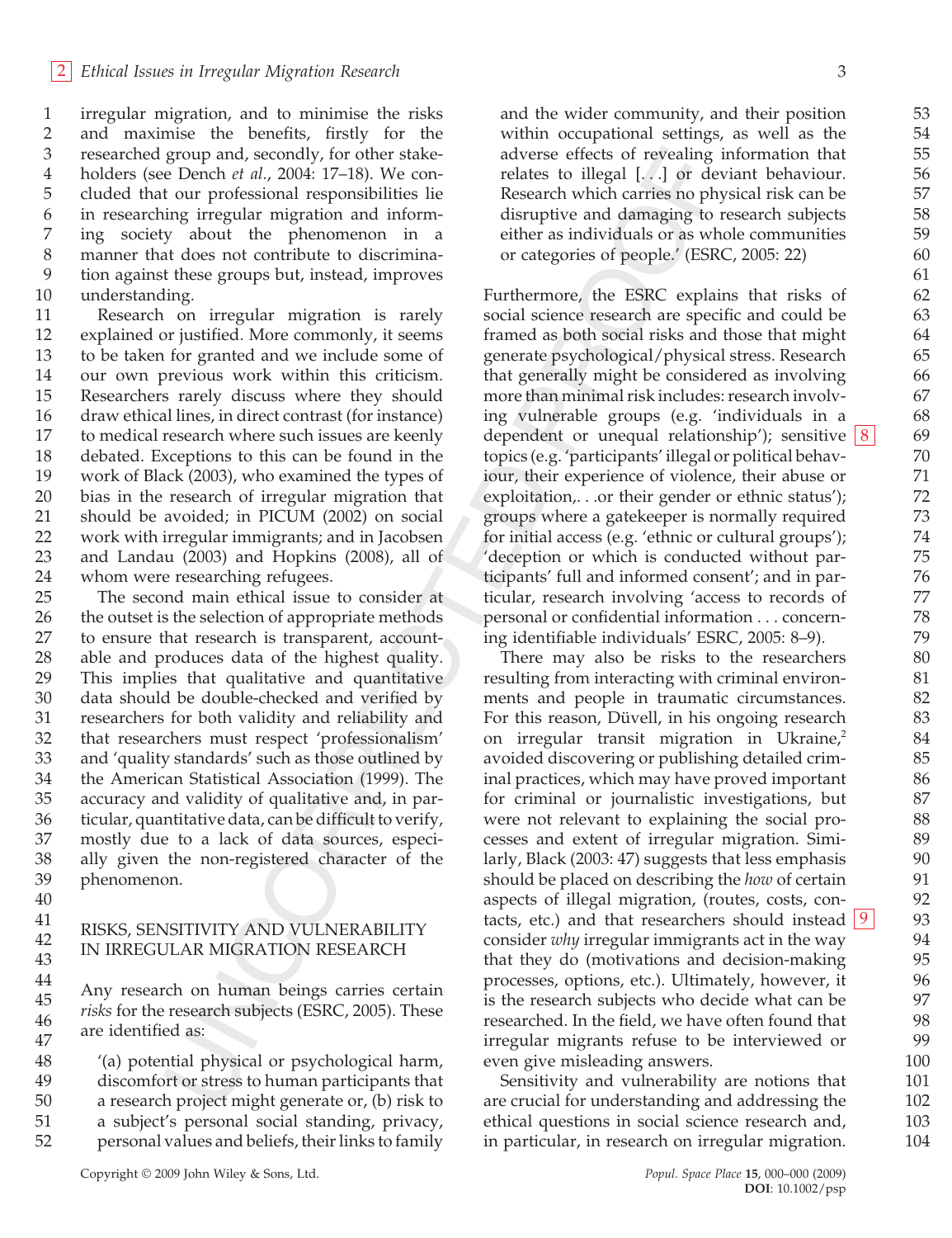1 2 3 4 5 6 7 8 9 10 11 12 13 14 15 16 17 Sensitivity generally refers to the area of research (meso level) while vulnerability is a feature mainly of the research subjects (micro level). Both these concepts and the related concerns are inherently interlinked; therefore, a two-level assessment of the risks in each area is required. Sieber and Stanley (1988: 49) suggest that 'studies in which there are potential consequences or implications, either directly for the participants in the research or for the class of individuals represented by the research', must be considered sensitive. Furthermore, according to Johnson and Clarke (2003: 422), any 'direct contact with vulnerable people, with whom sensitive and difficult topics are often raised and sometimes raised within difficult contexts' presents a high degree of sensitivity.

18 19 20 21 22 23 24 25 26 27 28 29 30 31 32 Thus fieldwork that includes interviews, participant observation or personal data in any respect, is considered to be highly *sensitive* in nature. Renzetti and Lee (1993) explain that sensitive topics are those that seem either threatening, or contain some risk to research subjects, for example, because such research involves potential costs and problems for participants. Lee (1993: 4) further elaborates that sensitive research potentially exposes stigmatising or incriminating information and can cause pain and harm to individuals who are already experiencing oppression. Such research may also be related to politicised issues that are controversial or can even cause social conflict.

33 34 35 36 37 38 39 40 41 42 43 44 45 46 47 48 Gibson (1996) expands the discussion to consider sensitivity issues that relate to public opinion and the political context of a study. The term '*vulnerable* people' is used to refer to 'people who are stigmatized, have low social status, . . . very little power or control over their lives', and who live under damaging legal, social or institutional regimes (Clements *et al.*, 1999: 104). They are at risk from various more powerful members of their peer group or other social groups, sometimes from authorities and enforcement agencies, and the scientific community, and may suffer from violations of human rights. The subjects of research on irregular migration meet all these criteria and must therefore be considered sensitive and potentially vulnerable.

49 50 51 52 The major principles of social research ethics are that any research keeps the potential risk or harm of research in sensitive topics and on vulnerable groups to a minimum for participants

and others who are affected by the research (ESRC, 2005: 3), and that the welfare and rights of social groups are protected (Lee, 1993). This implies that some level of risk can be legitimate. Research may be

'deliberately and legitimately opposed to the interests of the research subjects in cases where the objectives of the research are to reveal and critique fundamental economic, political or cultural disadvantage, or exploitation. Much social science research has a critical role to play in exploring and questioning social, cultural, and economic structures and processes [. . .] and institutional dynamics and regimes that disadvantage some social groups over others.' (ESRC, 2005: 22)

In the case of irregular migrants such risks include scapegoating, denunciation by subjects' peer group or wider society and enforcement actions. For example, researching the informalisation of subcontracted cleaning companies working in the public sector may mean revealing that certain cleaners lack an appropriate immigration status (Maroukis, 2008). As well as exposing individuals to stigmatisation and incrimination, the company may fear exposure and may even fire these workers. In this case participant observation was done covertly without the consent of any party and interviews were conducted in complete privacy in order to avoid these risks (Maroukis, 2008).

#### **The Thematic and Cultural Sensitivity of Irregular Migration Research**

102 103 104 Fieldwork on irregular migrants involves individuals who are violating the law and attempts to elicit information on their mode of travel, employment, residence and access to public and private services. The networks of the subjects may also touch upon wider criminal structures, including human smuggling, facilitating irregular entry/stay and corruption. Even if such research aims at better understanding of the mechanisms and processes of irregular migration, it inevitably risks being intrusive and interrogative. Since irregular migration is often interwoven with rights violations, research activities might put participants at risk (Beyrer and Kass, 2002). The researcher is commonly faced with people suffering harsh living and working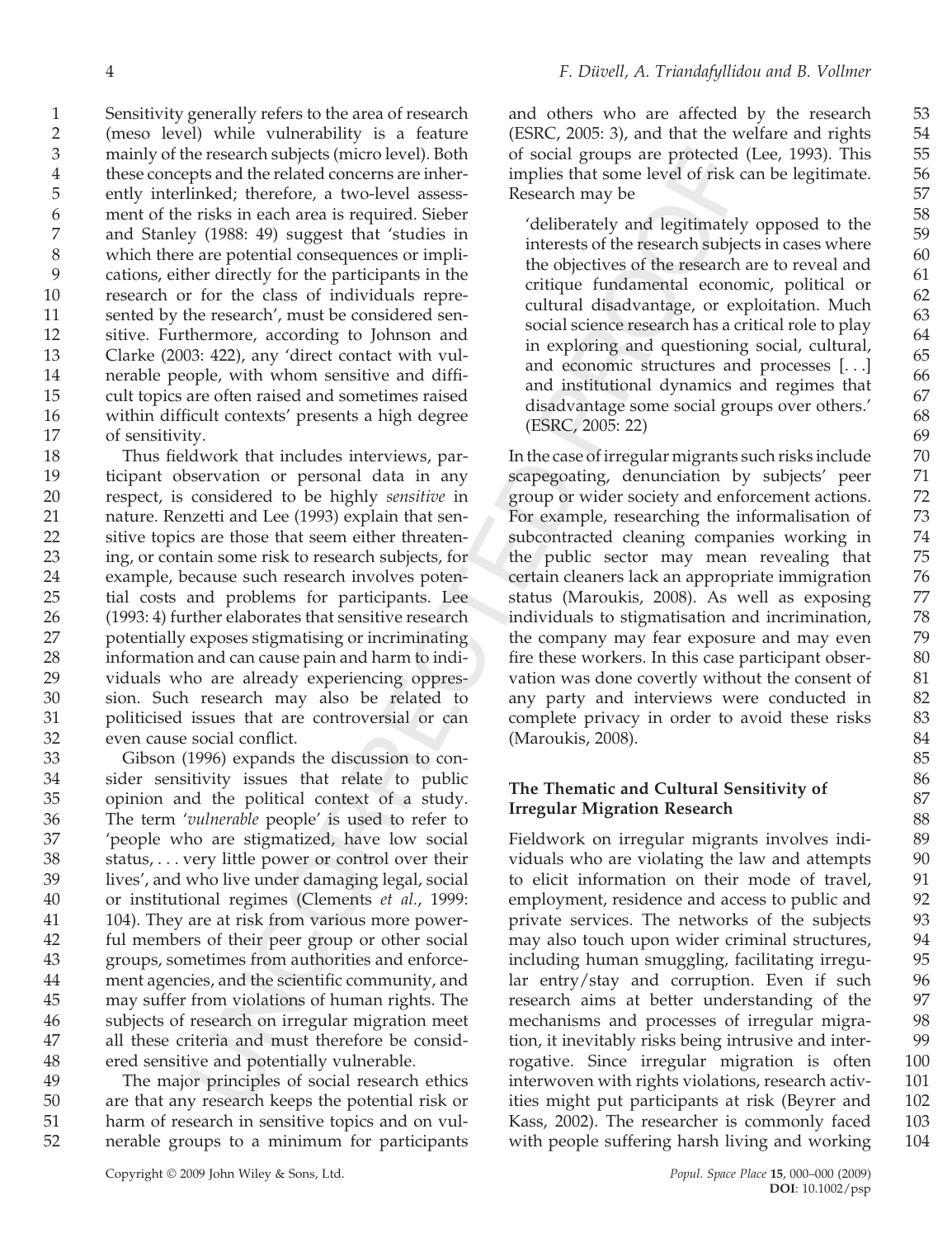1 2 3 4 conditions, and this may well raise ethical dilemmas such as the researcher's own emotional engagement and, potentially, even the need to intervene.

5 6 7 8 9 10 11 12 13 14 15 16 17 Moreover, if some research findings become known to enforcement agencies this could have far-reaching consequences for irregular migrants. Research can discover places and employers, patterns and strategies that could inform enforcement operations. Information produced during research on immigration potentially involves risks for the research subjects. Thus, in our own research the ethical concerns we faced were related to the fact that the research could easily harm its subjects and that 'social knowledge' might be translated into 'investigative knowledge' (O'Hara and O'Hara, 1994).

18 19 20 21 22 23 24 25 26 27 28 29 30 31 32 33 34 Our experiences from research into irregular migrant workers suggest that enforcement agencies are often aware of irregular entry, stay or employment strategies of migrants, but have their own priorities as to what to target or indeed to tacitly tolerate (Düvell and Jordan, 2003; Jordan *et al.*, 2003; Düvell, 2006). In our various projects, however, we have sometimes discovered new patterns of irregular migrant activities or have otherwise been positions where the information we produced could have led to a change in the priorities of enforcement agencies. In these circumstances it is important to consider carefully whether the knowledge produced could be of immediate use to enforcement agencies and, if this is the case, to take action to minimise these risks.

35 36 37 38 39 40 41 42 43 44 45 46 A related set of issues arises from the cooperation of researchers with other actors (Vogel, 1999). Often, researchers request NGOs or state agencies to broker access to interviewees or to gain access to official data. In the case of our various research projects, in order to obtain consent from these agencies we had to respect their position. This does not necessarily mean that we contributed to their agendas; rather we remained independent and pursued our own aim, which is namely the production of academic knowledge.

47 48 49 50 51 52 10Finally, it should be noted that researchers are often members of an ethnically or socially privileged group, and thus when researching issues related to irregular migration, cultural sensitivity is of paramount importance. In cases such as these, Sieber (1992) argues that:

'Cultural sensitivity has . . . to do with respect, shared decision-making and effective communication. Too often, researchers ignore the values, the life-style and the cognitive and affective world of the subjects. They impose their own, perhaps in an attempt to reform people whose culture they would like to eradicate, or perhaps simply out of ignorance about the subjects' reality.'  $(\blacksquare \blacksquare)$  $|11|$ 

He suggests that researchers should first learn about their research subjects' lifestyles, beliefs and values and how to communicate in ways that the individuals understand (Sieber, 1992). From this it follows that issues of respect and trust are crucial in establishing a relationship between researcher and participants. In a study conducted by Kosic and Triandafyllidou (2003), a Polish research assistant was employed to conduct qualitative interviews with undocumented Polish migrants in Italy working as live-in maids in private households. The researcher was able to recruit informants in public meeting spaces such as squares and bus stations, and she took time to establish a friendly relationship with them, creating trust so that they felt they could speak openly with her about their lives and their contact with the authorities (public administration and the police). The researcher invested considerable time in approaching the subjects' lived realities, and achieved a high level of empathy, which meant she could accomplish the fieldwork in the best possible way and ensure that the informants felt respected and appreciated.

It is also important to keep in touch with the range of opinions circulating in the community about a given study. These may include views about the researcher's motives and the risks or benefits of participating. Conducting interviews, for instance, in an inner city area of Athens where a large number of refused asylum seekers and irregular migrants have settled in recent years, gave rise to suspicion and fear among research participants. It also carried the potential to increase tensions as some long-term (citizen) residents of the neighbourhood felt that 'their' neighbourhood was 'under siege' by the 'newcomers' (Maroukis, 2008). The response by the researchers was to approach the fieldwork with caution, in order to create trust and avoid raising tensions. Thus while researchers may openly express their views on certain issues (e.g. the increasing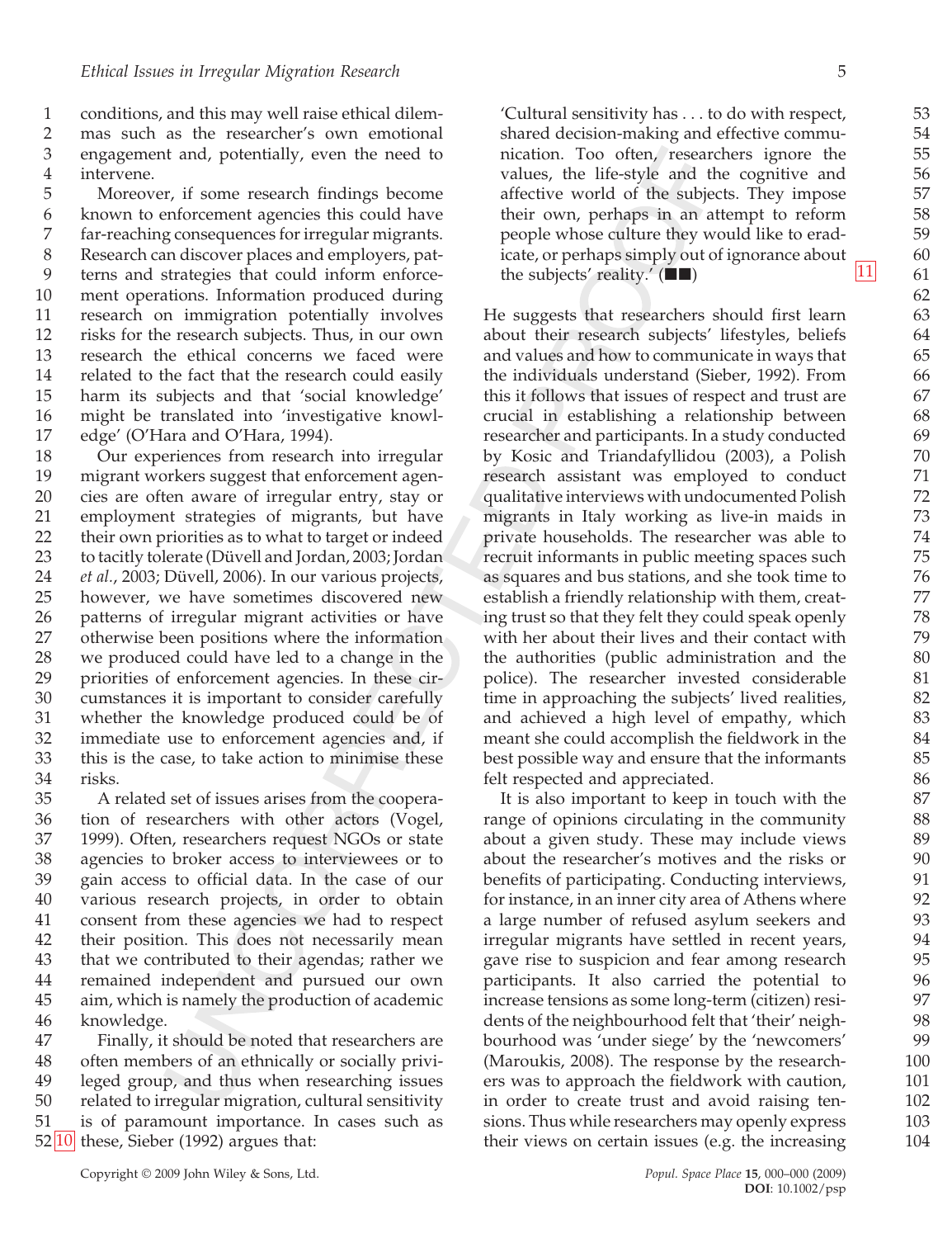numbers of refused asylum seekers sleeping rough and/or renting substandard accommodation in inner city areas), they may also need to keep an independent stance, without getting involved in local tensions.

#### **The Vulnerability of Irregular Migrants**

9 10 11 12 13 14 15 16 17 18 19 20 21 22 23 24 25 26 27 28 29 30 31 32 33 34 35 36 37 38 39 40 Vulnerability may be defined as a person's susceptibility to physical or emotional harm; it denotes inadequate means or ability to protect oneself from external influence. Moore and Miller (1999: 1034) define vulnerable people as being those who 'lack the ability to make personal life choices, to make personal decisions to maintain independence, and to self-determine'. Others (such as Birman, 2005) point explicitly to the vulnerability of groups of people stemming from their legal status – as is the case for irregular migrants. Subjects of research can be vulnerable both as individuals and as a group. Vulnerable individuals and groups are broadly understood as those who are exposed to greater risks because of certain characteristics. In this context vulnerability is understood as the possibility that participation in research may cause the participants some harm, e.g. by virtue of factors such as age, social status or powerlessness (British Society of Criminology, 2006). The vulnerability of irregular immigrants has multiple facets: if their irregular status is identified (by accident, in course of a police operation or through denunciation) they may be apprehended and/or be subject to persecution (for example, they may be fined, issued with a deportation order, imprisoned or even removed). Research may identify workplaces, NGOs or street corners where irregular migrants gather. The disclosure of such information can increase the vulnerability of irregular migrants as a group.

41 42 43 44 45 46 47 48 49 50 51 52 While irregular migrants live in a variety of conditions and some may live in relatively comfortable, secure and happy circumstances (Jordan and Düvell, 2002) and even with an organised communal voice (e.g. Daskalopoulou and Nodaros, 2008), they may also live in conditions of sheer poverty (Anderson, 1999; Alt, 2003), which are exacerbated by the fact that in most European countries irregular migrants have minimal legal and social rights (Gibney, 2000; Cohen, 2003; PICUM, 2003). Thus they have limited access to assistance from social or political institutions in the host society and it is sometimes nearly impossible for them to join or form civil society organisations.

The insecure situation in which irregular migrants live can lead to chronic stress and anxiety. This is sometimes reinforced by experiences of traumatising journeys and maltreatment (including sexual harassment) by human smugglers, police or others (Goodman, 2004), Exacerbating these problems is the fact that the perceived authority of a researcher can sometimes have an intimidating effect.

Finally, there are some more subtle forms of vulnerability that characterise irregular migrants. Interviewees may be illiterate in their own language and/or that of the host country, limiting their ability to follow public debates, understand the media discourses and assess the risks involved in the research that concerns them. Consequently this can further limit their ability to make informed decisions (Cooper *et al.*, 2004).

## **The Risks for the Researcher**

76 77 78 79 80 81 82 83 84 85 86 87 88 89 90 91 92 93 94 95 96 97 98 99 100 101 102 103 104 Researchers can potentially be exposed to harm resulting from the nature of their research subject, and this may make them vulnerable to conflict and distress (Davison, 2004). Researchers of irregular migration often enter a shadowy area where they can be confronted with criminal activities, organised crime and health risks. Those involved in criminal activities – human smugglers, illegal agents and corrupt officials (for example) – can try to stop the researcher from pursuing the study either through warnings or even by force. For example, in Ukraine, Düvell received a discreet warning from the secret service and, for his own security, decided to interrupt his fieldwork and kept a low profile for a while.<sup>3</sup> Furthermore, female and sometimes even male research assistants may be approached with marriage offers. In our case we assessed the risks via in-depth discussions between supervisors and assistants. In particular, we were concerned whether the assistant was overconfident or too risk-tolerant. In these cases, strategies were discussed and precautions taken to prevent the researchers from being exposed to difficult situations. As supervisors we had to be prepared to advise researchers to withdraw if necessary, even if this meant jeopardising the research. In practice, such withdrawal never proved necessary.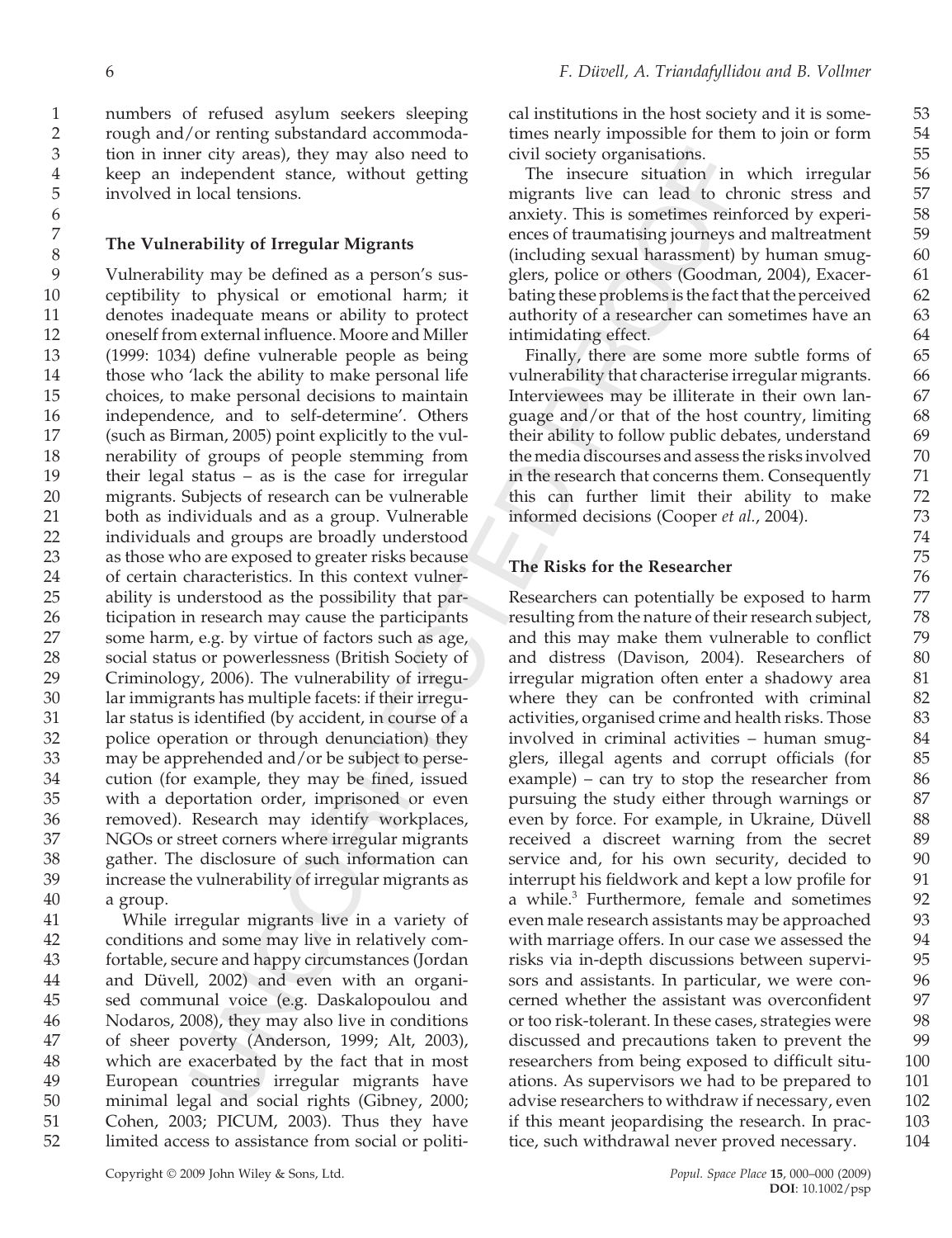1 2 3 4 5 6 7 8 We discussed what to do should enforcement agencies approach us demanding enforcementrelevant information. Social science researchers, unlike (for example) medical personnel have no right to refuse witness statements. However, the authors are not aware of any such cases having occurred, and would caution against undue alarm here.

9 10 11 12 13 14 15 16 17 18 19 20 Unpopular or controversial research can have a negative impact on the reputation and career prospects of the researcher. We know of specific cases in which researchers were put under considerable pressure from funding and researchcommissioning agencies to change or adapt their conclusions to fit with the political agenda of these bodies. Senior researchers or those in secure positions were able to reject this, but early career researchers or those depending on external research sometimes gave in to such pressure.

#### 21 ETHICS AT WORK

22

23 24 25 26 27 28 29 30 31 32 33 34 35 36 37 38 39 40 41 42 43 44 45 The fieldwork on irregular migration is one of the most sensitive aspects of the research process as it brings the researcher into direct contact with irregular migrants and their environment. The first challenge lies in identifying where to find irregular migrants and, because migration status has no visible marker, how to identify irregular members. This is a particular challenge if the principle researcher or the assistant do not share certain characteristics with the researched group, or have no intimate knowledge of them and thus may require the use of gatekeepers, experts or key people in the community. To gain access to the research subject group from such gatekeepers trust is critical. As well as convincing the gatekeeper that the study is of no harm to the researched group, sometimes the researcher must go further and demonstrate how the study can be of positive benefit to the researched group. If the gatekeeper is prepared to recommend the researchers, he or she must go back to potential interviewees for their consent before passing on names or making arrangements for a meeting.

46 47 48 49 50 51 52 Once meetings were agreed, they took place in public areas (for example on a park bench or in a café), in semi-public places (such as a shelter, an NGO or a faith organisation) or a private place (such as the home of the researcher or the interviewee). When the researchers met informants in public or sheltered spaces the interviewees were

afterwards able to leave the place of the interview safely. Sometimes, however, researchers were invited to the homes of irregular migrants. This had certain advantages as the informant seemed to feel more comfortable at home and an intimate atmosphere often allowed for an open conversation. However, once the address of an irregular migrant became known this meant that the informant could not easily return to anonymity and also researchers had to consider the potential risks for themselves. This not only demonstrated a high level of trust for the interviewer, it also placed considerable responsibility on them.

Equally relevant is the issue of the type of information that was requested by the researcher and given by the informant. Ideally, the terms of the interview are agreed in advance (see below) and the researcher explains that for the purpose of an academic study no personalised data is relevant, and thus names, addresses or specific locations and dates shall be omitted. In an open, in-depth conversation, informants can disclose names and places or very detailed violations of the law that may well not be relevant to the study. In such instances we usually intervene and explain that this information is not relevant to the study or that it is too sensitive. However, sometimes it is important not to disrupt the flow of the conversation. Thus, as part of our ethical responsibilities, such data was either not recorded or was deleted afterwards.

#### **The Ethical Dimension of Relationships Between Researcher and Irregular Migrant**

Researchers and irregular migrants often enter into a complex and unbalanced relationship. We have always aimed at relationships based on a humane approach and on respect. In most countries, irregular migrants are not represented in public and have very little legal or political power, though in some countries selforganisations and support campaigns have successfully challenged this. Irregular migrants will find it difficult to challenge (legally or politically) a researcher who at times may be violating ethical principles or trust or even misrepresenting them. The irregular migrants nevertheless do hold a position of key influence in the research context, namely the ability to decide whether to tell their story and participate in the research or whether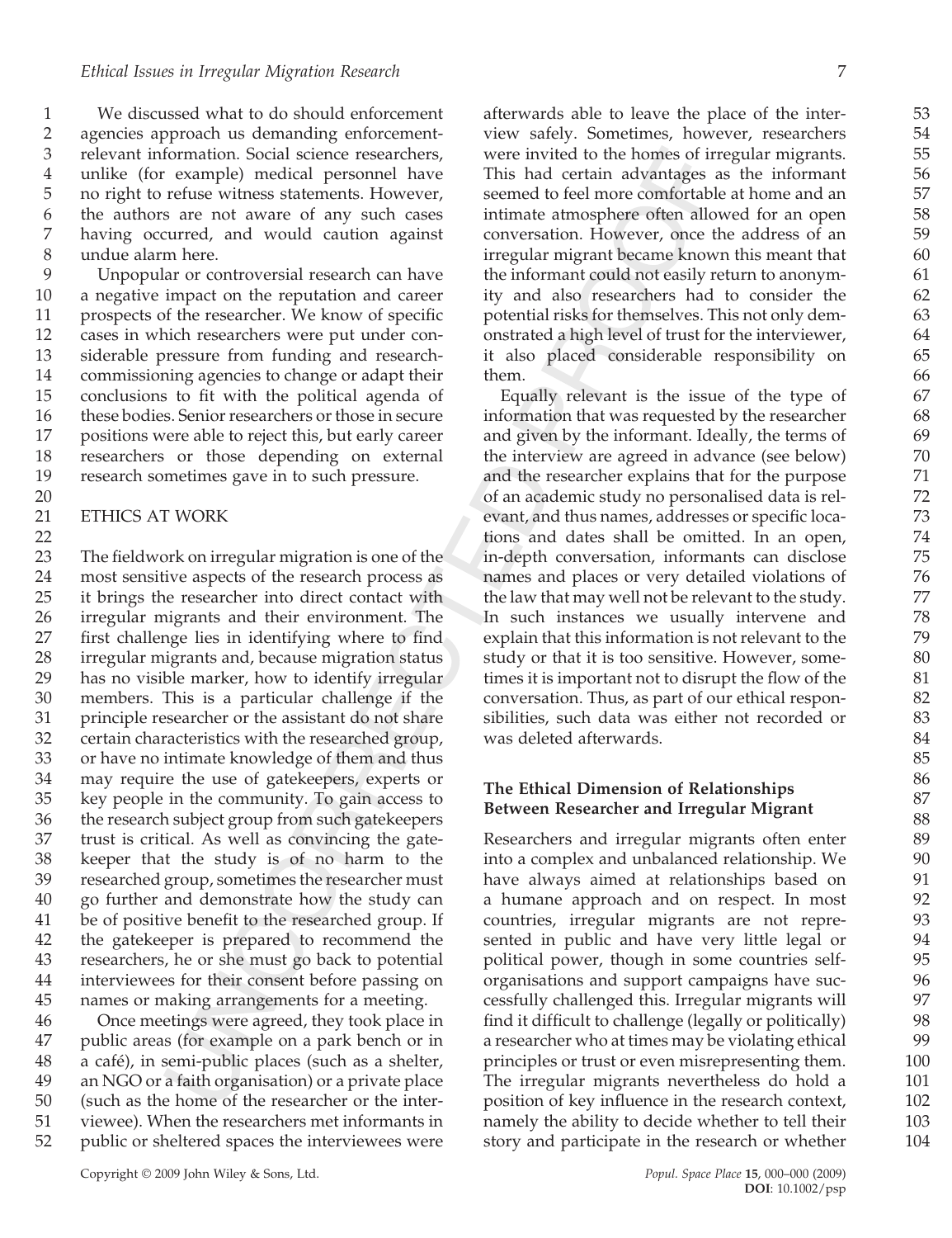to refuse to do so. At the same time the interviewees can potentially misinterpret the role of the researcher and believe that researchers can positively influence their situation because they are 'powerful'.

6 7 8 9 10 11 12 13 Another set of issues lies in the level of trust emerging from this encounter and the consequences that this has for both parties. After an interview, an informant may wonder whether the information is actually in safe hands and can consequently experience a period of stress. At the same time, the researcher can sometimes discover information that emotionally distresses them.

14 15 16 17 18 19 20 21 22 23 24 25 26 27 28 29 30 31 32 33 34 35 36 37 38 39 40 41 42 43 44 45 46 47 We have experienced occasions when the informant wanted to continue the relationship in the hope that the researcher could do something to improve their situation. In general, we felt that we should do whatever was possible to live up to such expectations if such expectations were considered reciprocal and fair and as long as they were not immoral, illegal or disproportionate. Deciding in advance the kind of reciprocity we would consider ethical in our relationship with informants made our position much more tenable. For example, if the interviewee asked for advice, or to be recommended a lawyer or psychosocial support, we responded. However, no help was offered in finding employment. Sometimes irregular migrants seemed to use such requests as tests to establish whether the researcher understood the ethics of such interactions and whether he or she was a good-hearted and helpful person. In one instance, a destitute single mother in Turkey who received no support from NGOs asked the researcher for help. The researcher bought her necessities, both for his/her own peace of mind and as a basic humanitarian gesture. This considerably changed the position of the researcher who became engaged in welfare/social work. Whilst there were obvious limits to what a researcher could do, leaving an interviewee completely unsupported was simply not an option. Being prepared for such dilemmas, seeking support from trained social workers and striking the balance between research and humanitarian relief became a crucial part of our fieldwork.

#### 48

49 50

## **Informed Consent**

51 52 Any research into human beings and human actions takes as a basic principle respect for the

moral autonomy of each human being and the subject's right to make autonomous decisions (Faden and Beauchamp, 1986). Consequently, we have always explained our projects as comprehensively as possible including details such as funding institutions, research methods and dissemination plans, the basis of the interaction, the ground rules and potential risks and benefits, so that the individual could make a voluntary and informed decision about their participation. This principle is known as informed consent (IC) (see Christian, 2005) and normally requires a written or verbal agreement with research subjects.

It is accepted that under certain conditions, (for example, observing a crowd) IC is impracticable (ESRC, 2005: 21). More particularly with reference to irregular migration, written consent, as foreseen by some guidelines (e.g. CUREC, 2008) can contradict the principle of irregular and undocumented strategies. In certain circumstances it can create unnecessary risks for the research subjects, and even provoke the interviewee to use false names or withdraw from the research. We ourselves have never asked for written IC. We have never lied to interviewees and nor have we concealed certain aspects of our projects in order to obtain consent. Finally, we have always made it clear that the interviewee has the right not to take part, not to answer certain questions and to withdraw from the interview altogether.

Sometimes, research assistants may be hired from the same ethnic, cultural, linguistic or gender group as the research subjects. This can create a point of contact and facilitate relationships of trust and familiarity. Such a strategy can improve communication and go some way towards addressing the difference in power and status between interviewer and interviewee. Where we have used such approaches, the researcher in the field explained who they were working for (including the supervisor and institution), and in some cases the senior researcher introduced themselves to the interviewees to ensure there was no doubt about the principal researcher and the nature of the project.

99 100 101 102 103 104 Moving beyond these considerations we have often found that the research subjects can enjoy the interview, and appreciate being listened to, and indeed that interviews sometimes seemed to have a therapeutic effect. Some interviewees have expressed the hope that through the research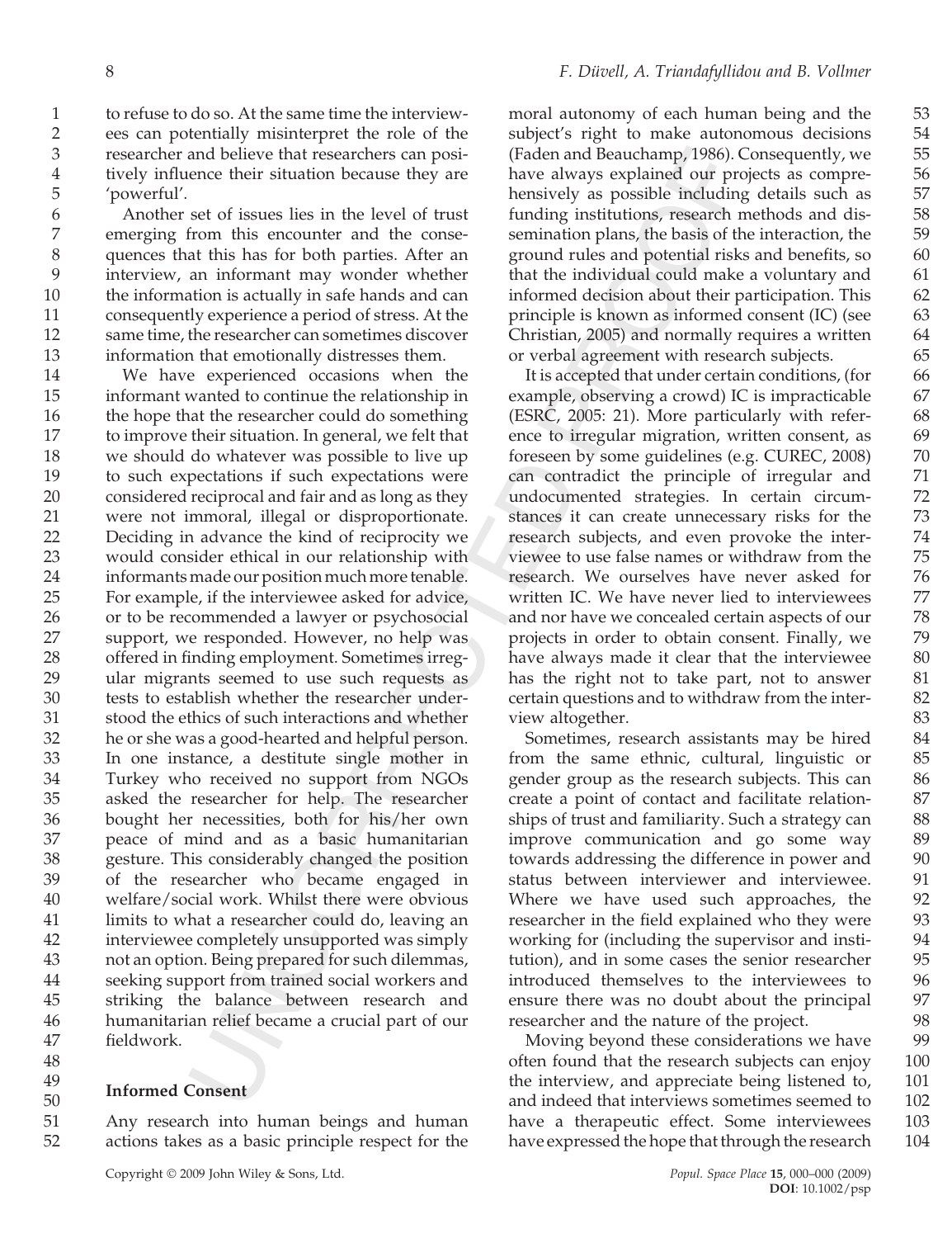their voices would be heard, and that research would contribute to the design of solutions to their situation, thus giving the interview a political aspect.

#### THE ETHICS OF DISSEMINATION

8 9 10 11 12 13 14 15 16 17 18 19 20 21 22 Once a study is finished the next step may be the dissemination of its findings. Such dissemination can potentially reach a variety of audiences, including the scientific community, policymakers, state officials, international organisations, NGOs, the media and the wider public, as well as the research subjects themselves. Some social scientists may prefer not to attract too much media attention to avoid their work being trivialised or sensationalised (Roberts, 1984). On the other hand, institutes such as research centres are required to deal with stakeholders, including the media, in order to make their findings available. Dealing with these competing claims, like the research itself, requires ethical approaches.

23 24 25 26 27 28 29 30 31 32 33 34 35 36 37 38 39 40 41 42 It has been claimed that during the dissemination of research findings, it is vital to consider 'how participants are portrayed' (Clements *et al.*, 1999: 112). Notably 'the semantics of power structures' (Luhmann, 1996) potentially reinforce the exclusion of certain groups, contribute to their stigmatisation and subsequently lead to their exclusion from the realm of moral subjects (Bauman, 1996). Consequently, there has been a demand for researchers to 'avoid adding to the burden of stigma that vulnerable people bear' (Clements *et al.* 1999: 112). In particular, the terminology used is an issue that particularly concerns researchers of irregular migration. Because reference to 'illegal migrants' can contribute to the criminalisation of this group and reinforce its stigmatisation, most researchers prefer expressions with less negative connotations, such as irregular and undocumented migrants (see Pinkerton *et al.*, 2004: 1).

43 44 45 46 47 48 49 50 51 52 As researchers we recognise our responsibility to take an ethical position regarding both the content and timing of our dissemination. For example, we asked ourselves a number of questions such as: Should all or only some results be published? Who is the audience? How will our results be received and discussed at a given time period (in the light of related political and public debates) and how may they be (ab)used? The question also arose as to what extent we can

control and influence the (ab)use of our findings. We also considered whether the usual time delay between research and the publication of findings meant that publication would not have an immediate effect on the research subjects, and their locations or businesses.

Qualitative research findings on irregular migration seem to receive comparatively little negative media attention and none of the authors have experienced this. Journalists sometimes conduct their own investigations to find 'outrageous' cases and headlines (e.g. 'Illegal immigrant benefits industry – how this man milked the welfare system', *Daily Mail*, 30.6.97; see Düvell, 1998). In contrast, the media and politicians usually seem eager to quote statistics and to quantify social phenomena. Statistics are considered to be hard and simple facts, with considerable symbolic power and they are often used as powerful tools in politics and policy. Therefore, quantitative research is more likely to receive media coverage. Consequently, if numbers are 'abused, whether through malice or incompetence, genuine harm is done' (Vardeman and Morris, 2003: 21). 12

Quantitative data on irregular migrants is particularly prone to abuse by media or politicians. For instance, the Greek Minister of Interior, Prokopis Pavlopoulos, stated in the Greek Parliament on 3 June 2008:

'We had 112,000 illegal migrants in 2007. We have no cooperation from Turkey. I will accuse [Turkey] on Thursday [5 June 2008] when I go to Luxembourg [for the Justice and Home Affairs summit of EU Ministers] (. . .) forgive me for the tone. Do not consider it hypocritical or emotional. It is the anxiety that I feel every night when they release all the slave ships at the coasts of Greece, without any control from Turkey, all these people that we have to take care of with respect to their rights and their life.'

The 112,000 irregular migrants mentioned actually refer to apprehensions of aliens for irregular entry or stay in Greece in 2007. Nearly half of these apprehensions took place in the interior of the country, away from the borders. In other words, it is unclear how many of those apprehended were new arrivals. Moreover, of those actually detected on the border, only 35,000 were detected at the Greek–Turkish border, and of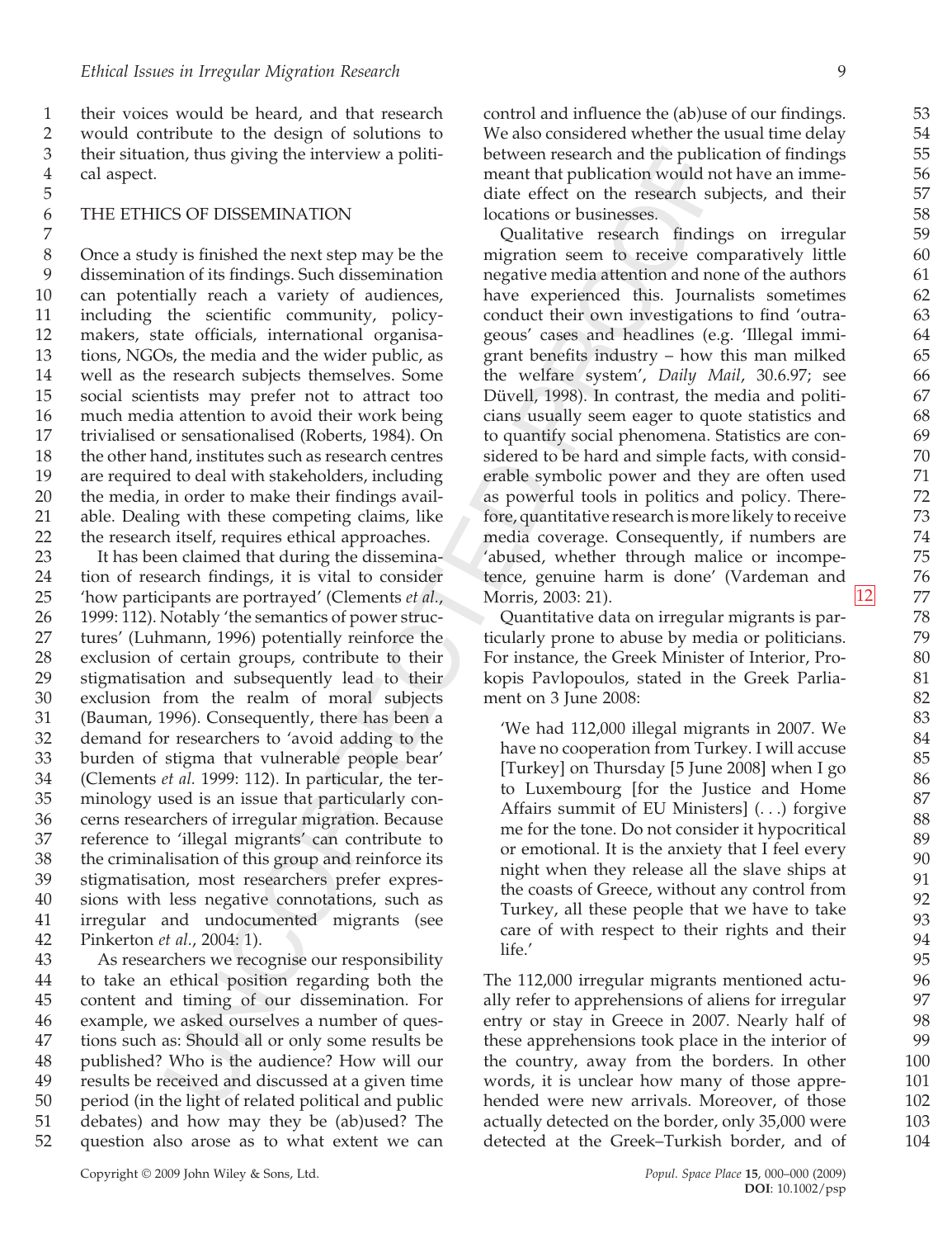10 *F. Düvell, A. Triandafyllidou and B. Vollmer*

1 2 3 4 5 6 7 8 9 10 those 35,000, less than 15,000 were arrested in the Aegean Sea. However, as the statement stands the figure of 112,000 people directly refers to the arrival of irregular migrants (and asylum seekers) on the coasts of the Greek islands in the Aegean. This is an interesting and probably typical example of how data on irregular migration can be misrepresented and misused by simply failing to specify *exactly* which group of migrants the statistics refer to.

11 12 13 14 15 16 17 18 19 20 21 22 23 24 25 26 The mass media or press demonise irregular migrants all too frequently with statistics (Greenslade, 2005). Unfortunately, little attention is paid to what the numbers actually represent, how they were produced, by whom and for what purpose. The number of 'illegal migrants' presented often conflates border apprehensions with entry refusals and irregular migrant apprehensions within a country's territories. Statements noting an increase in irregular migration often refer to increases in border apprehensions and could simply reflect tougher enforcement. References to implausibly high figures usually have a certain purpose, for example to cause shock and fuel fear whilst calling for certain – and normally tough – policy responses.

27 28 29 30 31 32 33 34 35 36 37 38 39 40 41 42 43 44 45 46 47 48 49 These examples demonstrate the delicate environment in which we planned the dissemination of our work. Before publishing the CLANDES-TINO project research findings, the consequences for national or regional discourses on irregular migration were considered; we then took precautions 'against predictable misinterpretations or misuse', as advised by the International Statistical Institute (1985). Operating in an environment in which the European Union declared combating irregular migration to be a top priority, we classified the use of bare numbers as verging on the politically dangerous. We decided to combine quantitative data and estimates on irregular migration with appropriate qualitative data that placed the numbers in a suitable context. The project database on irregular migration in Europe classifies the data on the size of irregular migration in each country into low, medium or high quality data estimates. The method used for the classification is documented and readily accessible to users (HWWI, 2009; see also: http:// 13 irregular-migration.hwwi.net/).

There are, however, limits to the extent to which we feel we can be held responsible for the risks and benefits of our research. Once the research is in the public domain its use or misuse falls under the specific ethical guidelines for the media, politicians and other user groups.

#### **Taking a Stand?**

As researchers engaged in studies on sensitive and politicised issues we often cannot avoid having a polarising effect. The nature of the topic can mean that researchers will be documenting appalling living conditions (Cabbot, 2008). Sometimes, our findings have been of such an explicit nature that it has proved difficult not to take sides and in such cases it has been suggested that researchers 'should comment upon the [. . .] circumstances in which their "subjects" were living' (Clements *et al.*, 1999: 104). We often referred informants to NGOs or religious organisations and/or provided them with information and advice. To give another example, a colleague studying irregular migration in Athens realised that some conational acquaintances of their informants were involved in drug trafficking and other criminal activities. While opposing the biased views of enforcement agencies, the researcher also wanted to understand and explain how irregular migration was linked to such criminal activities. Thus, he had to rethink and expand the research agenda in the light of these interim findings.

103 104 Researchers, however, are not primarily advocates or social workers but academics, and they are subject to a set of complex responsibilities for high quality and ethical research. They have responsibilities towards their subjects, their profession, their funding bodies and society at large. In our case this meant we had to negotiate a balanced attitude between contrasting perspectives and opposing aims and interests. The authors of this paper are involved (to varying degrees) in advocacy activities and have adopted different strategies in striking a balance between their roles as researchers and as citizens. Triandafyllidou has decided to use her position as a researcher and university professor to disseminate her findings at conferences, policy forums and on television programmes in order to advocate policy changes. Düvell has decided to engage in advocacy in his capacity as a member of NGOs rather than as an academic. More generally, Oliver (1992) suggests that the relationship of researchers and the researched could be one of mutual respect, partnership and mutual advantage.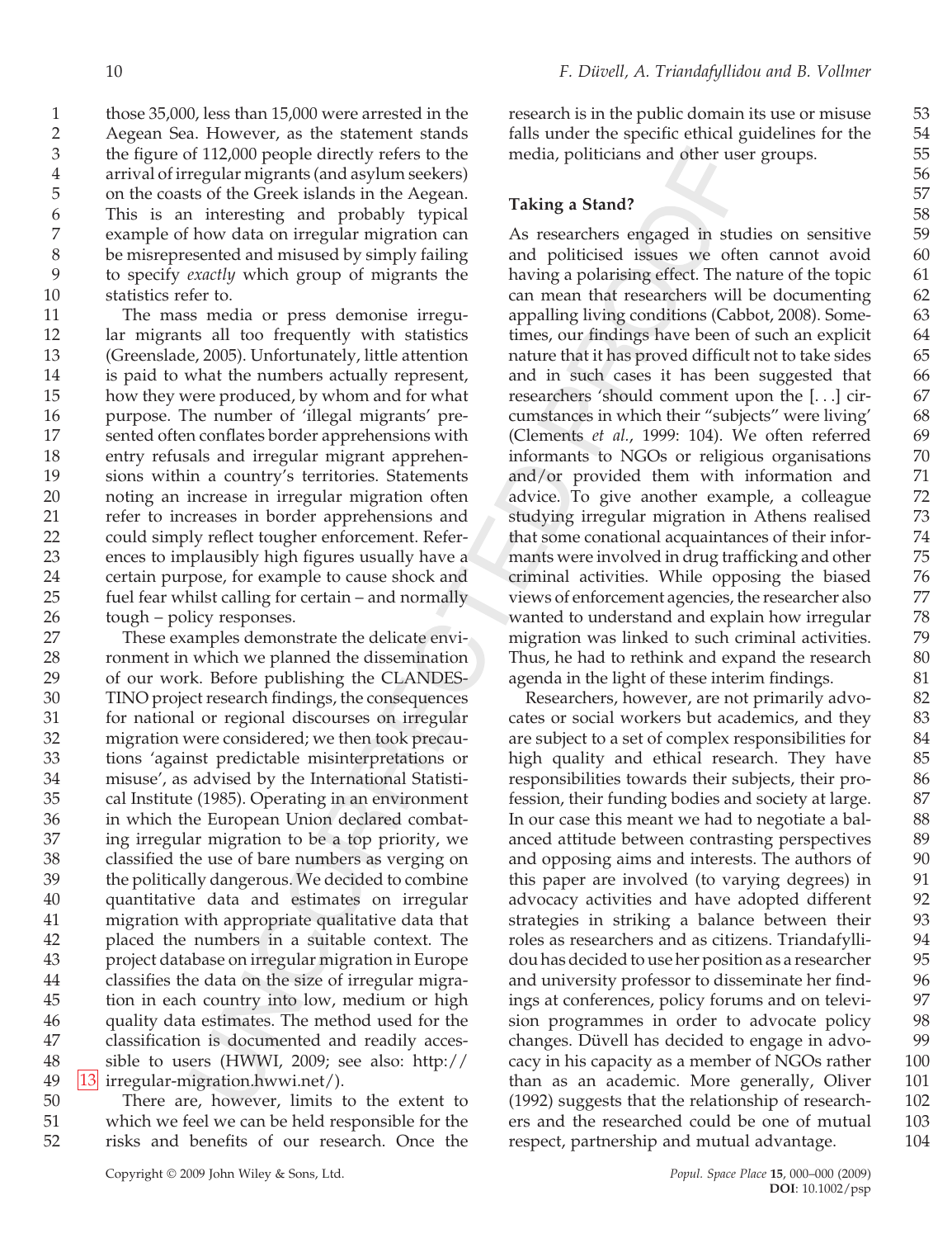16

17

14

#### CONCLUDING REMARKS

1 2

3 4 5 6 7 8 9 10 11 12 13 14 15 16 17 18 19 20 Ethical issues in irregular migration research are manifold and so are the challenges in the field and in the dissemination of its findings. This paper reflects on and draws some lessons from our experiences. We have learned that answers are often not clear-cut and that there is no onesize-fits-all universal ethical standard. Although we found ethical guidelines useful, they were not sufficient and we would argue that the researcher's own ethics weigh equally since decisions often have to be taken on a case-by-case basis. We learned that it was important to be able to justify why we were investigating a particular topic. While we assessed the ethical implications when designing and implementing our projects we could not always anticipate the issues that would emerge. Thus, we had to be flexible when new issues arose.

21 22 23 24 25 26 27 28 29 30 31 32 33 34 35 36 When planning our research projects we considered the potential risks for individual irregular immigrants and kept these to a minimum (for example, through the issues we studied and the questions we asked, arranging for safe meeting places, anonymity and safe data storage, etc.). Consent was sought on this basis, though never in writing. The challenge was always to carry out our research whilst ensuring that the potential and actual harm to interviewees was kept to a minimum. Precautions were taken to ensure that risks to researchers were also kept to a minimum, and that advance preparations had been made for a change of plans (for example, in location or time) if this would have been in the best interests of the researcher.

37 38 39 40 41 42 43 44 45 46 47 48 Irregular migration research often has a humanitarian dimension, thus we were sometimes drawn into social work and advocacy and had to prepare ourselves for such challenges. We also considered the potential consequences of our research results. The bottom line was that our research was conducted and disseminated in a way that meant enforcement agencies could not identify the whereabouts of individuals or groups of irregular migrants. We avoided disclosing information that would facilitate the planning and operations of enforcement agencies.

49 50 51 52 Irregular migration research inevitably touches upon sensitive issues and thus clearly has a political dimension. For dissemination purposes this means researchers must act in a morally responsible way, abstain from ideological statements and present results in a balanced and careful manner in order to avoid harming the subjects of research.

#### **NOTES**

- (1) CLANDESTINO is a Research Project funded by the European Commission, DG Research, under Priority 8, Scientific Support to Policies, for the period 2007–2009. The project has provided an inventory of data and estimates on undocumented migration (stocks and flows) in selected European Union (EU) countries; has analysed these data comparatively; has discussed the ethical and methodological issues involved in the collection of data, the elaboration of estimates and their use; and lastly (but not least), has created a new method for evaluating and classifying data/estimates on undocumented migration in the EU. Twelve EU countries (Greece, Italy, France and Spain in southern Europe; Netherlands, UK, Germany and Austria in Western and Central Europe; Poland, Hungary, Slovakia and the Czech Republic in Central Eastern Europe) and three non-EU transit migration countries (Turkey, Ukraine and Morocco) have been under study in this project. The findings of the project, including not only the Project Reports but also the CLANDESTINO database on irregular migration in Europe and the related Research Briefs, are available at http://eliamep.clandestino.gr.
- (2) See research web site: Düvell F. At the fringes of Europe: Transit migration in Ukraine. Available at http://www.compas.ox.ac.uk/research/ dynamics/at-the-fringes-of-europe/.
- (3) See note 2.

#### REFERENCES

- Alt J. 2003. *Leben in der Schattenwelt Problemkomplex Illegale Migration*. von Loeper: Karlsruhe.
- Anderson P. 1999. In a twilight world: undocumented migrants in the UK. Available at http://www. geocities.com/Paris/Chateau/5532/Twilight. html [accessed 3 June 2002].
- American Statistical Association. 1999. *Ethical Guidelines for Statistical Practice*. ASA: London.
- Bauman Z. 1996. Gewalt modern und postmodern. In *Modernität und Barbarei*, Miller M, Soeffner HG (eds): Suhrkamp: Frankfurt: ■■-■■.
- Beyrer C, Kass NE. 2002. Human rights, politics and reviews of research ethics. *Lancet* **360**: 246–251.
- Bilger V, Jandl M, Hoffmann M. 2006. Human smuggling as a transnational service industry: evidence from Austria. *International Migration* **44**(4): 59–93.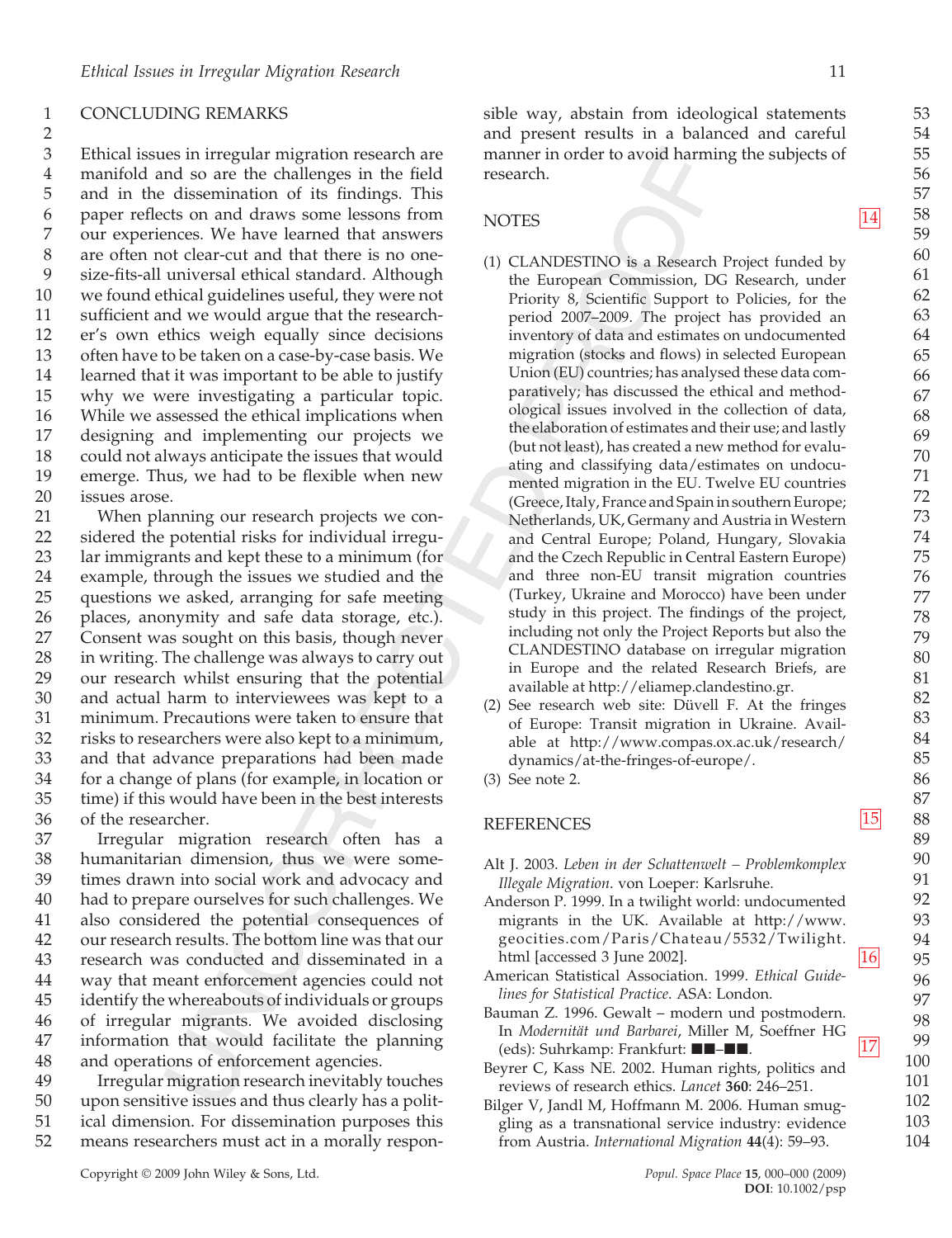- 1 2 3 4 5 6 7 8 9 10 11 12 13 14 15 16 17 18 19 20 21 22 23 24 25 26 27 28 29 30 31 32 Birman D. 2005. Ethical issues in research with immigrants and refugees. In *Handbook of Ethical Research with Ethnocultural Populations and Communities*, Trimble JE, Fisher CB (eds.): Sage Publications: Thousand Oaks, CA,  $\blacksquare$ - $\blacksquare$ . Black R. 2003. Breaking the convention: the 'illegal' migration of refugees to Europe. *Antipode* **1**: 34–55. British Society of Criminology. 2006. *Code of Ethics for Researchers in the Field of Criminology*. British Society of Criminology: London. Cabbot H. 2008. *The Pink Card: Documenting Legal Limbo*. Paper presented at the ELIAMEP Research Seminar. Athens, Greece,  $\blacksquare \blacksquare - \blacksquare \blacksquare \blacksquare$  2008. Chiuri MC, De Arcangelis G, D'Uggento D, Ferri G. 2004. *Illegal Immigration into Italy*. Working paper. CSEF: Salerno. Christian CG. 2005. Ethics and politics in qualitative research. In *The Sage Handbook of Qualitative Research*, Denzin NK, Lincoln YS (eds.): Sage Publications: Thousand Oaks, CA,  $\blacksquare$ – $\blacksquare$ . Clements J, Rapley M, Cummins RA. 1999. On, to, for, with – vulnerable people and the practices of the research community. *Behavioural and Cognitive Psychotherapy* **27**: 103–115. Cohen S. 2003. *No One is Illegal*. Trentham Books: Stoke on Trent. Cooper S, Heitman E, Fox E, Quill B, Knudson P, Zahm S, MacNaughton N, Ryder R. 2004. Ethical issues in conducting migrant farmworker studies. *Journal of Immigrant Health* **6**(1): 29–39. Couper K, Santamaria U. 1984. An elusive concept: the changing definition of the illegal immigrant in the practice of immigration control in the United 18 19 20
- 33 34 Kingdom. *International Migration Review* **18** (3): 437–452. 21
	- Cowles KV. 1988. Issues in qualitative research on sensitive topics. *Western Journal of Nursing Research* **10**: 163–179. 22
	- CUREC (Central University Research Ethics Committee). 2008. *IDREC Checklist*. CUREC: Oxford. Available at http://www.admin.ox.ac.uk/curec/oxonly/
	- ethicalapp/ChecklistJuly08.pdf [accessed  $\blacksquare$   $\blacksquare$ jj]. 23
- 41 42 43 44 45 Daskalopoulou N, Nodaros Μ. 2008. Νέα Μανωλάδα, Hλεία «Φράολες και Αίμα» [Nea Manolada, Hleia 'Strawberries and Blood']. *Kyriakatiki Eleftherotypia*, Sunday Special Insert *EPSILON*, 30 March 2008.
- 46 47 48 49 Davison J. 2004. Dilemmas in research: issues of vulnerability and disempowerment for the social worker/researcher. *Journal of Social Work Practice* **18**(3): 379–393.
- 50 51 52 Dench S, Huws U, Iphofen R. 2004. *An EU Code of Ethics for Socio-Economic Research*. Institute For Employment Studies: Brighton.
- Düvell F. 1998. *Undocumented Migrant Workers in the UK*. Research Project Report No.1: University of Exeter.
- Düvell F. (ed.). 2006. *Illegal Immigration in Europe: Beyond Control*. Palgrave/Macmillan: London.
- Düvell F, Jordan B. 2003. Immigration control and the management of economic migration in the United Kingdom: organisational culture, implementation, enforcement and identity processes in public services. *Journal of Ethnic and Migration Studies* **29**(2): 299–336.
- ESRC (Economic and Social Research Council). 2005. *Research Ethics Framework (REF)*. ESRC: Swindon.
- Faden RR, Beauchamp TL. 1986. *A History and Theory of Informed Consent*. Oxford University Press: New York.
- Gibney MJ. 2000. *Outside the Protection of the Law: The Situation of Irregular Migrants in Europe*. Refugee Studies Centre Working Paper No. 6. Refugee Studies Centre and Jesuit Refugee Service: Oxford.
- Gibson V. 1996. The problems of researching sensitive topics in health care. *Nurse Researcher* **4**(2): 65–74.
- Goodman JH. 2004. Coping with trauma and hardship among unaccompanied refugees youth from Sudan. *Qualitative Health Research* **14**(9): 1177–1196.
- Greenslade R. 2005. *Seeking Scapegoats: The Coverage of Asylum in the UK Press*. IPPR Working Paper. Institute of Public Policy Research: London.
- Hopkins S. 2008. Ethical issues in research with unaccompanied asylum-seeking children. *Children's Geographies* **6**(1): 37–48.
- Humphreys L. 1970. *Tearoom Trade*. Duckworth: London.
- HWWI. 2009. *Database on Irregular Migration*. HWWI: Hamburg. Available at: http://irregular-migration. 24 hwwi.net [accessed 2 March 2009].
- International Statistical Institute. 1985. Declaration on professional ethics. Available at: http://isi.cbs.nl/ ethics.htm [accessed 12 August 2008]. 25
- Jacobsen K, Landau LB. 2003. The dual imperative in refugee research: some methodological and ethical considerations in social science on forced migration. *Disasters* **27**(3): 185–206.
- Jandl M. 2007. Irregular migration: human smuggling and the eastern enlargement of the European Union. *International Migration Review* **41**(2): 291–315.
- Jandl M, Vogel D, Iglicka K. 2008. *Methodology Report*, *CLANDESTINO Project*. ELIAMEP: Athens. 26
- Johnson B, Clarke JM. 2003. Collecting sensitive data: the impact on researchers. *Qualitative Health Research* **13**: 421–434.
- Jordan B, Düvell F. 2002. *Irregular Migration: The Dilemmas of Transnational Mobility*. Edward Elgar: Cheltenham.
- Jordan B, Stråth B, Triandafyllidou A (eds). 2003. From guardians to managers: immigration policy imple-

104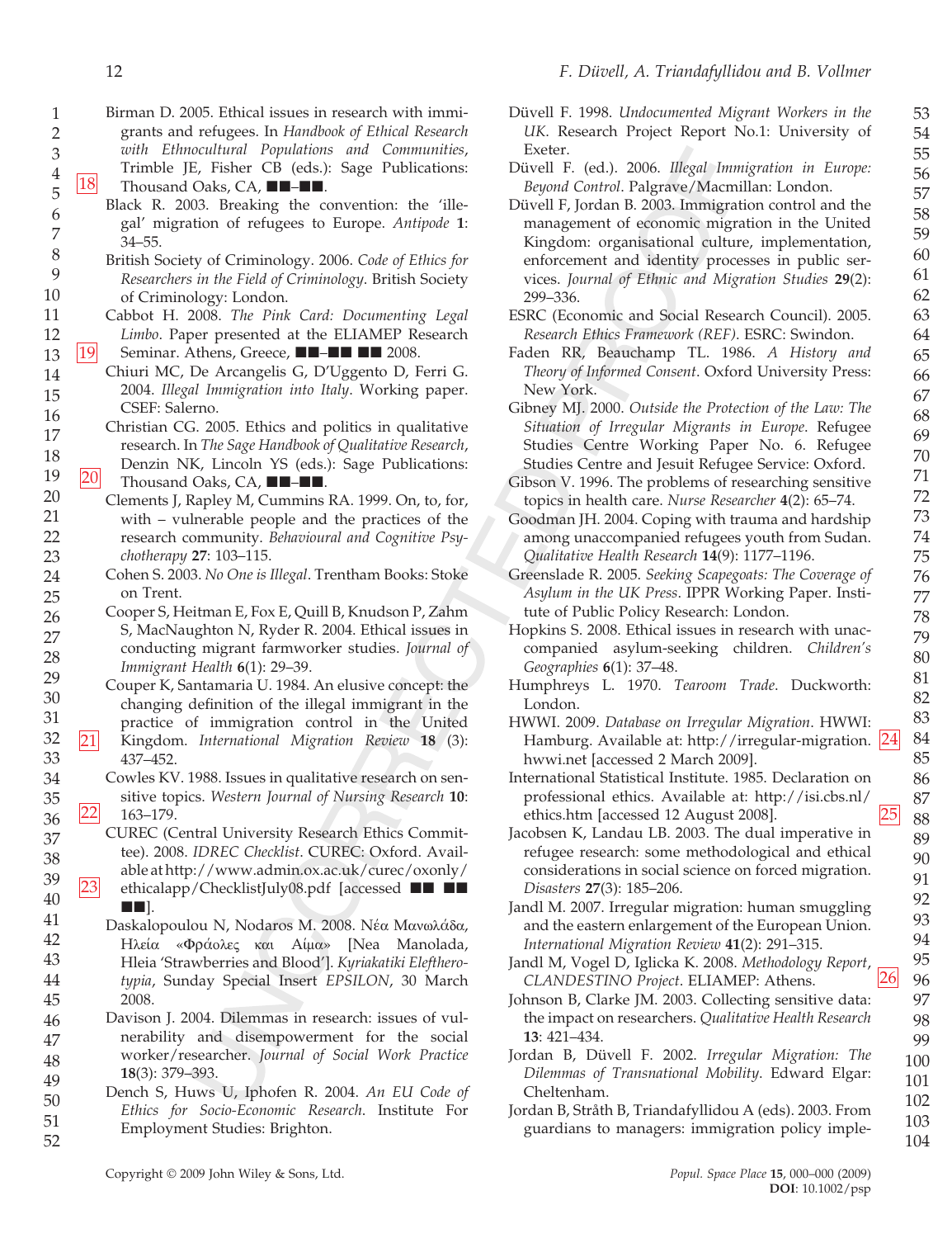| 1<br>$2^{27}$    | mentation in Europe. Special Issue, Journal of Ethnicity<br>and Migration Studies $29(2)$ : $\blacksquare \blacksquare - \blacksquare \blacksquare$ . | Pinkerton<br>Illegally |
|------------------|-------------------------------------------------------------------------------------------------------------------------------------------------------|------------------------|
| 3                | Kosic A, Triandafyllidou A. 2003. Albanian immi-                                                                                                      | Report 5               |
| 4                | grants in Italy: policy implementation, coping strat-                                                                                                 | Renzetti Cl            |
| 5                | egies and identity issues. Journal of Ethnic and                                                                                                      | Sage: Lo               |
|                  | Migration Studies 29(6): 997-1014.                                                                                                                    | Roberts H              |
| 6                | Lee RL. 1993. Doing Research on Sensitive Topics. Sage:                                                                                               | dissemir               |
| 7                | London                                                                                                                                                | ing: Poli              |
| 8                | Luhmann N. 1996. Jenseits der Barbarei. In Modernität                                                                                                 | (eds.); R              |
| 9                | und Barbarei, Miller M, Soeffner HG (eds): Suhrkamp:                                                                                                  | Sciortino C            |
| $\boldsymbol{0}$ | Frankfurt: 219-230.                                                                                                                                   | public di              |
| 1                | Mainwaring C. 2010. Trying to transit: the changing                                                                                                   | Journal o              |
| $\overline{c}$   | nature of migration in Malta. In Transit Migration in                                                                                                 | Seltzer W              |
| 3                | the European Space, Düvell F, Molodikova I, deHaas                                                                                                    | numbers                |
| $\overline{4}$   | H, Collyer M (eds): Amsterdam University Press:                                                                                                       | in hum                 |
| $5^{28}$         | Amsterdam: $\blacksquare$ = $\blacksquare$ (in press).                                                                                                | 481-513.               |
| 6                | Maroukis T. 2008. Country Report Greece, CLANDES-                                                                                                     | Sieber J. 19           |
| 7                | TINO Project. ELIAMEP: Athens.                                                                                                                        | A Guide                |
| 8                | Moore LW, Miller M. 1999. Initiating research with                                                                                                    | Sage: Lo               |
| 9                | doubly vulnerable populations. Journal of Advanced                                                                                                    | Sieber J, 9            |
|                  | Nursing 30(5): 1034-1040.                                                                                                                             | dimensio               |
| $\boldsymbol{0}$ | Neske M. 2007. Menschenschmuggel. Deutschland als                                                                                                     | Psycholo               |
| 1                | Transit- und Zielland irregulärer Migration. Lucius &                                                                                                 | Triandafyl             |
| $\overline{c}$   | Lucius Verlag: Stuttgart.                                                                                                                             | tity in Et             |
| 3                | O'Hara CE, O'Hara GL. 1994. Fundamentals of Criminal                                                                                                  | Triandafyl             |
| 4                | Investigation. Thomas Books: Springfield, IL.                                                                                                         | <b>Migratio</b>        |
| 5                | Oliver M. 1992. Changing the social relations of                                                                                                      | and Set                |
| 6                | research production? Disability, Handicap and Society                                                                                                 | Press.                 |
| 7                | 7: 101–114.<br>Pastore F, Monzini P, Sciortino G. 2006. Schengen's                                                                                    | Vardeman<br>some ad    |
| 8                | soft underbelly? Irregular migration and human                                                                                                        | Statistici             |
| 9                | smuggling across land and sea borders to Italy.                                                                                                       | Van Dijk T             |
| $\boldsymbol{0}$ | International Migration 4: 95-119. DOI: 10.1111/                                                                                                      | and Prac               |
| $1\overline{29}$ | j.1468-2435.2006.00381.x                                                                                                                              | Caldas-C               |
| $\overline{c}$   | PICUM (Platform for International Cooperation on                                                                                                      | ledge: Lo              |
| 3                | Undocumented Migrants). 2002. Some Guidelines for                                                                                                     | Vogel D. 1             |
| 4                | Assisting Undocumented Migrants. PICUM: Brussels.                                                                                                     | methodi                |
| 5                | PICUM (Platform for International Cooperation on                                                                                                      | Datenerl               |
| 6                | Undocumented Migrants). 2003. Book of Solidarity.                                                                                                     | schaft 2(9             |
| 7                | Providing Assistance to Undocumented Migrants. Vols.                                                                                                  | Weber R.               |
| 8                | I-III. PICUM: Brussels.                                                                                                                               | Deutschl               |
| 9                |                                                                                                                                                       | Frankfur               |
|                  |                                                                                                                                                       |                        |
| 0                |                                                                                                                                                       |                        |
| 1                |                                                                                                                                                       |                        |
| $\overline{c}$   |                                                                                                                                                       |                        |
| 3                |                                                                                                                                                       |                        |
| $\overline{4}$   |                                                                                                                                                       |                        |
| 5                |                                                                                                                                                       |                        |
| 6                |                                                                                                                                                       |                        |
| 7                |                                                                                                                                                       |                        |
| 8                |                                                                                                                                                       |                        |
| 9                |                                                                                                                                                       |                        |
| 0                |                                                                                                                                                       |                        |
| 1                |                                                                                                                                                       |                        |
| 2                |                                                                                                                                                       |                        |
|                  |                                                                                                                                                       |                        |
|                  | Copyright © 2009 John Wiley & Sons, Ltd.                                                                                                              |                        |
|                  |                                                                                                                                                       |                        |

- C, McLaughlan G, Salt J. 2004. *Sizing the Illegally Resident Population in the UK*. Home Office 58/04: London.
- Renzetti CM, Lee RM. 1993. *Researching Sensitive Topics*. ondon.
- H. 1984. Putting the show on the road: the ination of research findings. In *Social Researching: Politics, Problems, Practice*, Bell C, Roberts H 30 Routledge: London: ■■-■■.
- G, Colombo A. 2004. The flows and the flood: discourse on immigration in Italy, 1969–2001. *of Modern Italian Studies* **9**(1): 94–113. 31
- V, Anderson M. 2001. The dark side of rs: the role of population data systems in human rights abuses. *Social Research* **68**(2): 32
- 992. Planning Ethically Responsible Research: le for Students and Internal Review Boards. ondon.
- Stanley B. 1988 Ethical and professional ions of socially sensitive research. American Psychologist **42**: 49–55.
- Ilidou A. 2001. Immigrants and National Iden*tity in Europe*. London: Routledge.
- Ilidou, A (ed.). 2006. Contemporary Polish *Migration in Europe. Complex Patterns of Movement and Settlement*. Lewiston, NY: Edwin Mellen
- n BS, Morris DS. 2003. Statistics and ethics: dvice for young statisticians. The American *Statistician* **57**(1): 21–26.
- TA. 1996. Discourse, power, access. In *Texts and Practices: Readings in Critical Discourse Analysis*, Coulthard CR, Coulthard M (eds): Rout- $L$ ondon:  $\blacksquare$  $\blacksquare$ - $\blacksquare$ .
- 1999. Illegaler aufenthalt in Deutschland lische Überlegungen zur Datennutzung und rhebung. Zeitschrift für Bevölkerungswissen*schaft* **2**(99): 165–185.
- 1998. Extrem traumatisierte Flüchtlinge in *Deutschland – Asylrecht und Asylverfahren*. Campus: irt a. M.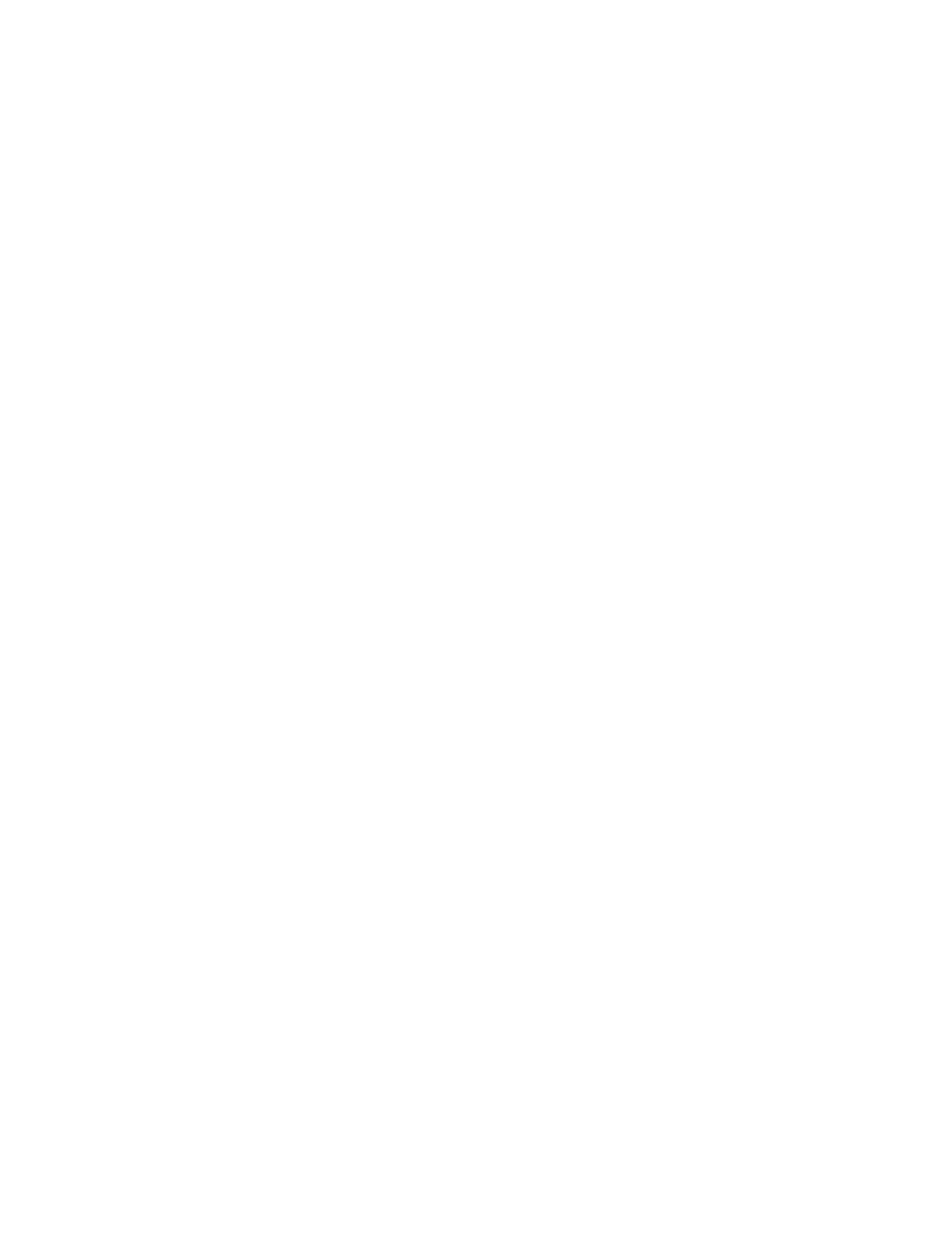# **AUTHOR QUERY‑FORM**

Dear Author:

During the preparation of your manuscript for publication, the questions listed below have arisen. Please attend to these matters and return this form with your proof.

Many thanks for your assistance.

| Query<br>References | Query                                                                                                                                                                                                                                                                                                                                                              | <b>Remarks</b> |
|---------------------|--------------------------------------------------------------------------------------------------------------------------------------------------------------------------------------------------------------------------------------------------------------------------------------------------------------------------------------------------------------------|----------------|
| 1.                  | WILEY-BLACKWELL: Please confirm the article type is<br>correct.                                                                                                                                                                                                                                                                                                    |                |
| 2.                  | AUTHOR: A running head short title was not supplied.<br>Please check if this one is suitable, and if not, please<br>provide a short title that can be used instead.                                                                                                                                                                                                |                |
| 3.                  | AUTHOR: Please check and confirm the author<br>affiliations are correct. Please also provide the city in<br>Greece where Democritus University of Thrace is<br>located to complete the affiliation address of author<br>Triandafyllidou.                                                                                                                           |                |
| 4.                  | AUTHOR: Jordan & Düvell, 2003 has been changed to<br>Jordan & Düvell, 2002 to match the reference list. Please<br>check and confirm that this is correct.                                                                                                                                                                                                          |                |
| 5.                  | AUTHOR: Please note that the numbered headings<br>have been changed to unnumbered headings as per<br>journal style. Please check and confirm that this is OK.                                                                                                                                                                                                      |                |
| 6.                  | AUTHOR: All instances of <b>ESRC</b> , undated have been<br>changed to ESRC 2005 in the text and in the reference<br>list to match the other citations of ESRC 2005 in the<br>text. Please check and confirm that this is correct.<br>Otherwise, please supply the full publication of details<br>of ESRC 2005, as it has not been found in the reference<br>list. |                |
| 7.                  | AUTHOR: The citation van Dijk, 1996 has been<br>changed to Van Dijk, 1996 to match the reference list.<br>Please check and confirm that this is correct.                                                                                                                                                                                                           |                |
| 8.                  | AUTHOR: Please confirm if 'e.g. 'individuals in a<br>dependent or unequal relationship' is the correct phrase<br>that should be enclosed in parentheses.                                                                                                                                                                                                           |                |
| 9.                  | AUTHOR: Please confirm if 'motivations and decision-<br>making processes, options, etc.' is the correct phrase<br>that should be enclosed in parentheses.                                                                                                                                                                                                          |                |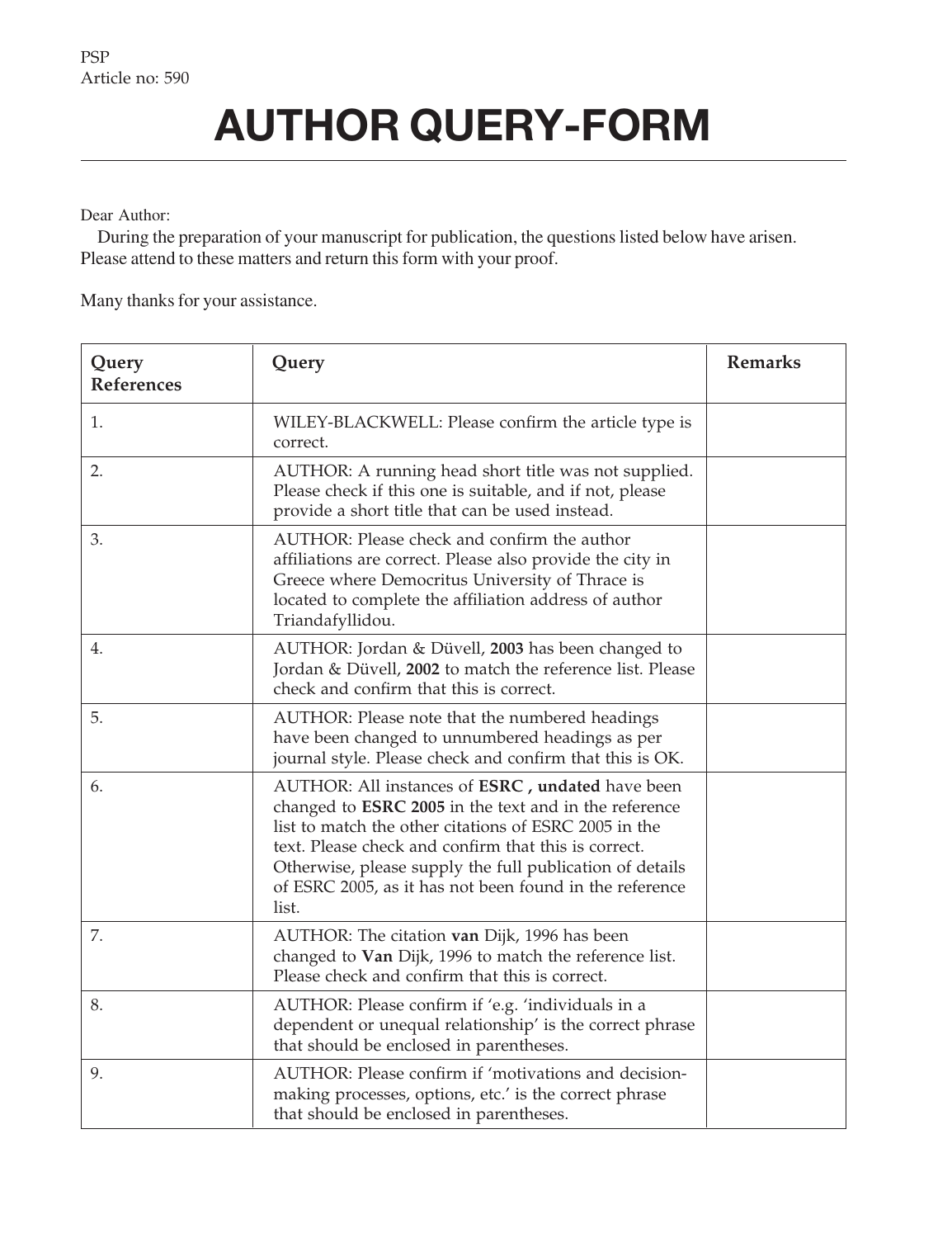| 10. | AUTHOR: The year 1992 has been added after the<br>author name Sieber to match the reference list. Please<br>check and confirm that this is correct.                  |  |
|-----|----------------------------------------------------------------------------------------------------------------------------------------------------------------------|--|
| 11. | AUTHOR: Please provide the page numbers where this<br>quote is originally found.                                                                                     |  |
| 12. | AUTHOR: Vaderman and Morris, 2003 has been<br>changed to Vardeman and Morris, 2003 to match the<br>reference list. Please check and confirm that this is<br>correct. |  |
| 13. | AUTHOR: Please check this website address and<br>confirm that it is correct.                                                                                         |  |
| 14. | AUTHOR: Please check the website addresses in the<br>end notes and confirm that they are correct.                                                                    |  |
| 15. | AUTHOR: For all electronic/online references in the<br>reference list, please check their website addresses and<br>confirm that they are correct.                    |  |
| 16. | AUTHOR: Please confirm the accessed date for<br>Anderson 1999 is correct (originally 3/6/2002).                                                                      |  |
| 17. | AUTHOR: Please provide the page range for Bauman<br>1996.                                                                                                            |  |
| 18. | AUTHOR: Please provide the page range for Birman<br>2005.                                                                                                            |  |
| 19. | AUTHOR: Please provide the inclusive dates of the<br>conference for Cabbot 2008.                                                                                     |  |
| 20. | AUTHOR: Please provide the page range for Christian<br>2005.                                                                                                         |  |
| 21. | AUTHOR: Couper and Santamaria 1984 has not been<br>found in the text. Please indicate where it should be<br>cited or delete from the reference list.                 |  |
| 22. | AUTHOR: Cowles 1988 has not been found in the text.<br>Please indicate where it should be cited or delete from<br>the reference list.                                |  |
| 23. | AUTHOR: Please provide the accessed date for CUREC<br>2008.                                                                                                          |  |
| 24. | AUTHOR: Please confirm the accessed date is correct<br>for HWWI 2009 (originally 2/3/2009).                                                                          |  |
| 25. | AUTHOR: Please confirm if the accessed date is correct<br>for International Statistical Institute 1985 (originally<br>$12/8/2008$ ).                                 |  |
| 26. | AUTHOR: Jandl et al. 2008 has not been found in the<br>text. Please indicate where it should be cited or delete<br>from the reference list.                          |  |
| 27. | AUTHOR: Please provide the page range for Jordan<br>et al. 2003.                                                                                                     |  |
| 28. | AUTHOR: Please provide the page range if available<br>for Mainwaring 2010.                                                                                           |  |